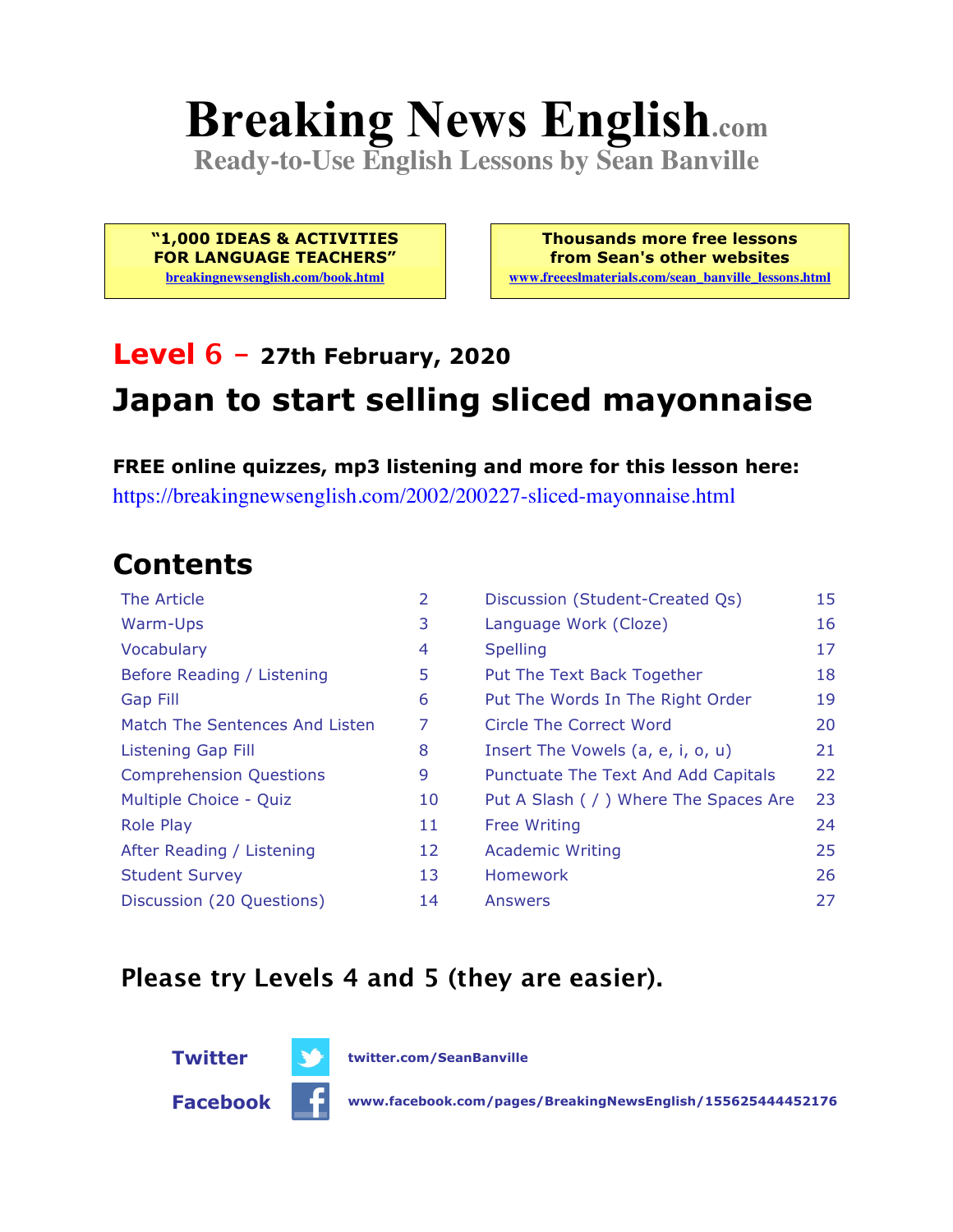### **THE ARTICLE**

From https://breakingnewsenglish.com/2002/200227-sliced-mayonnaise.html

Whatever will they think of next? A food manufacturer in Japan has invented a new product that seems destined to become a huge, global bestseller. The imaginative new culinary invention is sliced mayonnaise. Japanese food company Bourbon believes their handy new comestible will catch on big time. The mayonnaise slices are called "mayo sheets" on the label of the product in Japan. The packaging describes the item as being a "sheet-like condiment" that is good for "easy cooking". The mayo slices (or sheets) come in two flavours – spicy cod roe (mentaiko in Japanese) and tuna. A spokesperson from the company hopes people will add its mayo slices to liven up sandwiches or enhance the taste of pasta dishes.

The new product will start selling soon in Japan for a price of \$1.80 for a pack of four slices. While the company is sure the mayo sheets will be very popular with consumers, especially those in Japan, the social media jury is out on whether the new item is a good idea. The cnet.com website wrote: "Both mayo fans and haters chimed in on Twitter - in equal parts excitement and disgust - about the new slices." The Gizmodo.com website wrote: "Slapping a slice of mayo on a plate of fresh pasta isn't exactly a serving suggestion Americans might embrace, but the next time you're making a bacon, lettuce, and tomato sandwich in a hurry, you might actually be happy to reach for a quick slice."

Sources: https://www.**cnet.com**/news/mayonnaise-by-the-slice-innovation-or-curse-from-the-gods/ https://**gizmodo.com**/you-can-thank-japan-for-inventing-convenient-sliced-may-1841829600 https://www.**foodandwine.com**/news/mayonnaise-slices-japan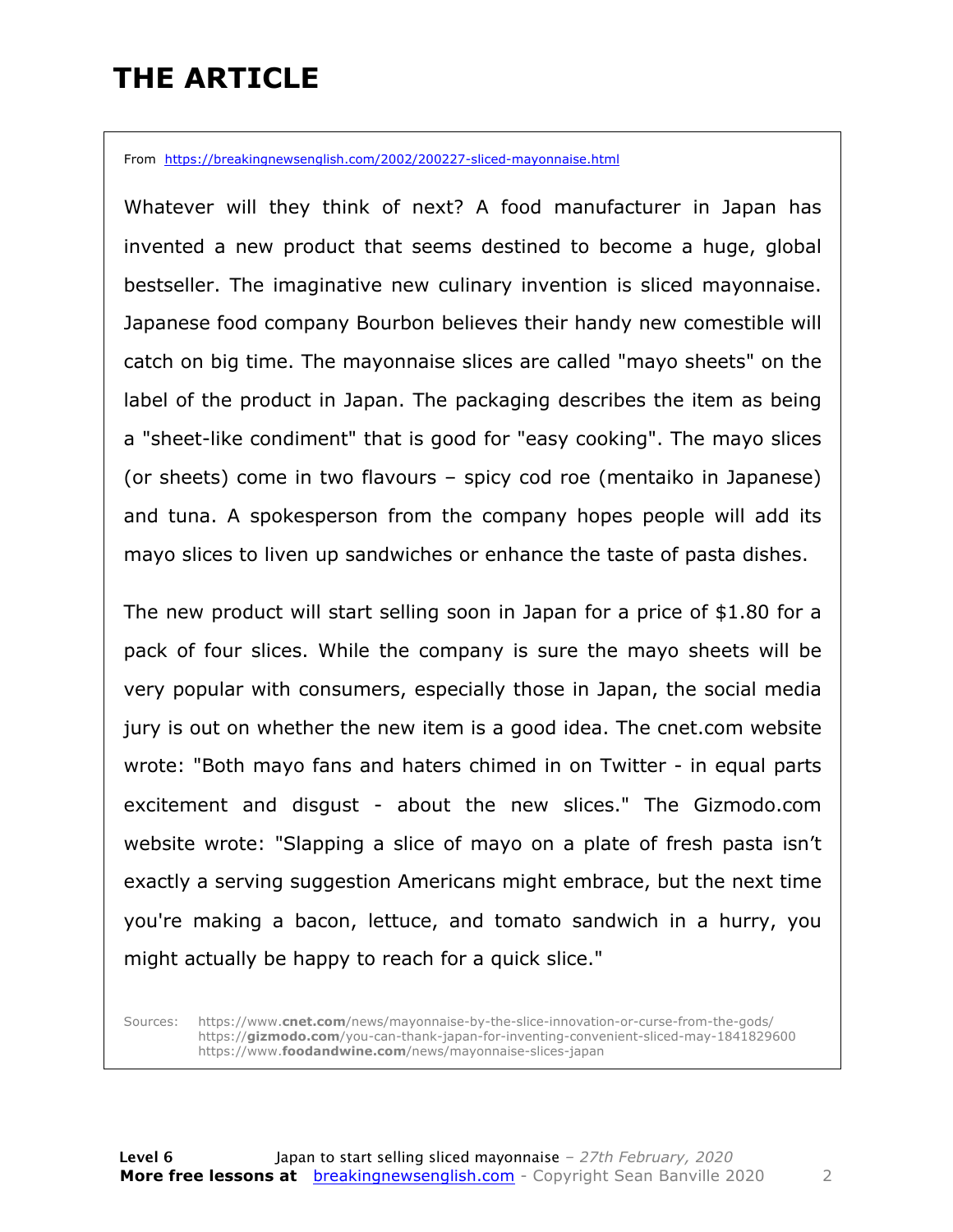#### **WARM-UPS**

**1. MAYONNAISE:** Students walk around the class and talk to other students about mayonnaise. Change partners often and share your findings.

**2. CHAT:** In pairs / groups, talk about these topics or words from the article. What will the article say about them? What can you say about these words and your life?

food / manufacturer / invention / new product / culinary / mayonnaise / packaging / consumers / social media / disgust / pasta / bacon / sandwich / in a hurry / slice

Have a chat about the topics you liked. Change topics and partners frequently.

**3. PROCESSED FOOD:** Students A **strongly** believe processed food should be banned; Students B **strongly** believe it shouldn't. Change partners again and talk about your conversations.

4. SLICED: What do you think of these sliced things How convenient are they? Complete this table with your partner(s). Change partners often and share what you wrote.

|              | <b>What Do You Think?</b> | <b>How Convenient?</b> |
|--------------|---------------------------|------------------------|
| Mayonnaise   |                           |                        |
| Cheese       |                           |                        |
| <b>Bread</b> |                           |                        |
| Pizza        |                           |                        |
| Cake         |                           |                        |
| Life         |                           |                        |

**5. FOOD:** Spend one minute writing down all of the different words you associate with the word "food". Share your words with your partner(s) and talk about them. Together, put the words into different categories.

**6. SANDWICH:** Rank these with your partner. Put the best sandwich fillings at the top. Change partners often and share your rankings.

- tuna
- chicken
- cheese

• egg

- ham
- vegetables
- peanut butter
- jam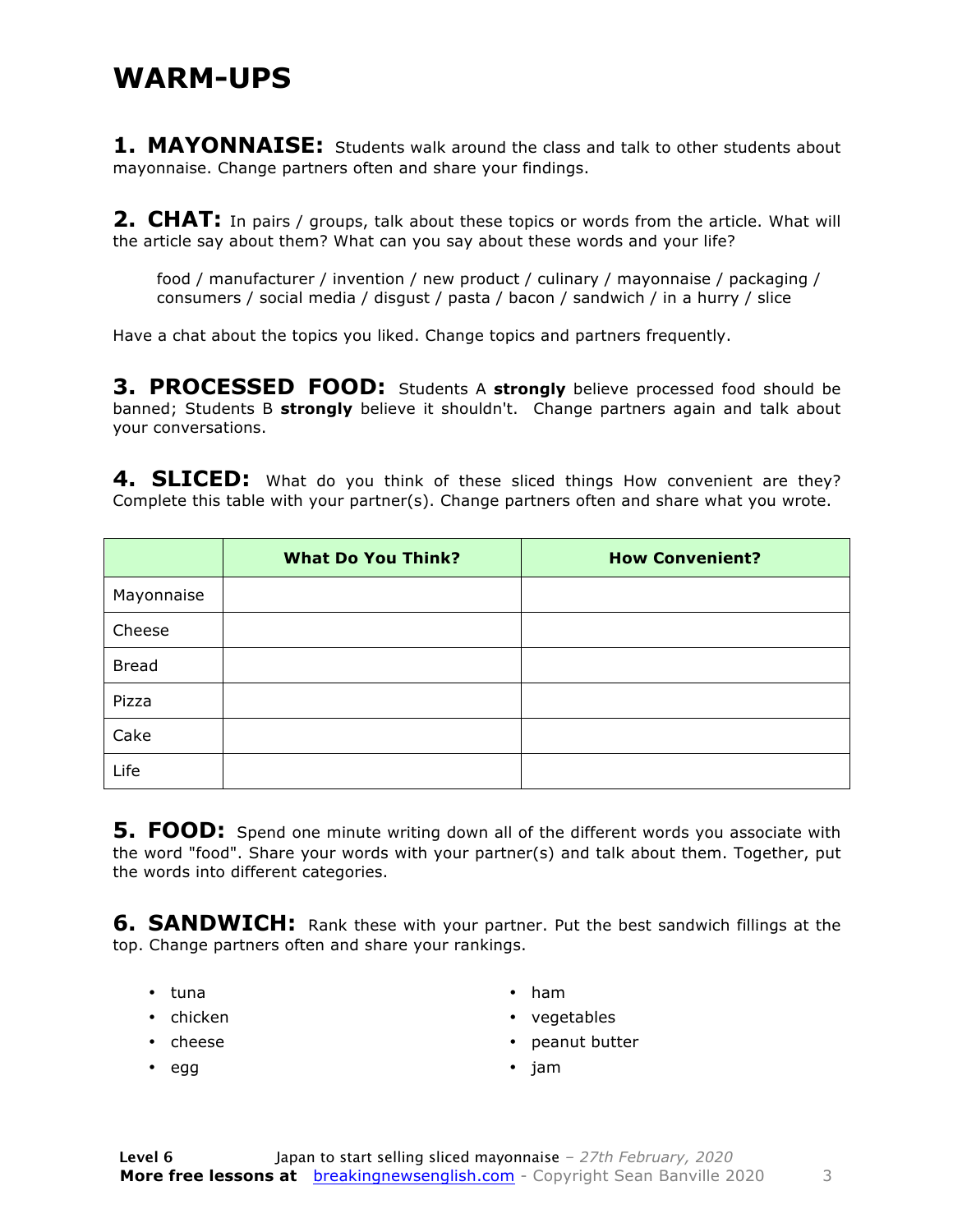### **VOCABULARY MATCHING**

#### **Paragraph 1**

| 1.  | destined    | a. | Convenient to have or use.                                                         |  |  |  |  |  |
|-----|-------------|----|------------------------------------------------------------------------------------|--|--|--|--|--|
| 2.  | culinary    | b. | A substance such as salt, pepper or ketchup<br>that is used to add flavor to food. |  |  |  |  |  |
| 3.  | handy       | c. | Certain to do something in the future.                                             |  |  |  |  |  |
| 4.  | catch on    | d. | Of, for or about cooking.                                                          |  |  |  |  |  |
| 5.  | big time    | e. | Become popular.                                                                    |  |  |  |  |  |
| 6.  | condiment   | f. | On a large scale; to a great extent.                                               |  |  |  |  |  |
| 7.  | enhance     | g. | Increase, or further improve the quality,<br>value, or extent of.                  |  |  |  |  |  |
|     | Paragraph 2 |    |                                                                                    |  |  |  |  |  |
| 8.  | consumer    | h. | or presenting food or drink to<br>Giving<br>someone.                               |  |  |  |  |  |
| 9.  | jury        | i. | A person who buys goods and services for<br>personal use.                          |  |  |  |  |  |
| 10. | chimed      | j. | A very bad feeling because of something<br>unpleasant or offensive.                |  |  |  |  |  |
| 11. | disgust     | k. | idea<br>for<br>An<br>plan<br>forward<br>put<br>or<br>consideration.                |  |  |  |  |  |
| 12. | serving     | Ι. | Public opinion.                                                                    |  |  |  |  |  |
| 13. | suggestion  | m. | Accept or support a belief, theory, or change<br>willingly and enthusiastically.   |  |  |  |  |  |
| 14. | embrace     | n. | Added an opinion.                                                                  |  |  |  |  |  |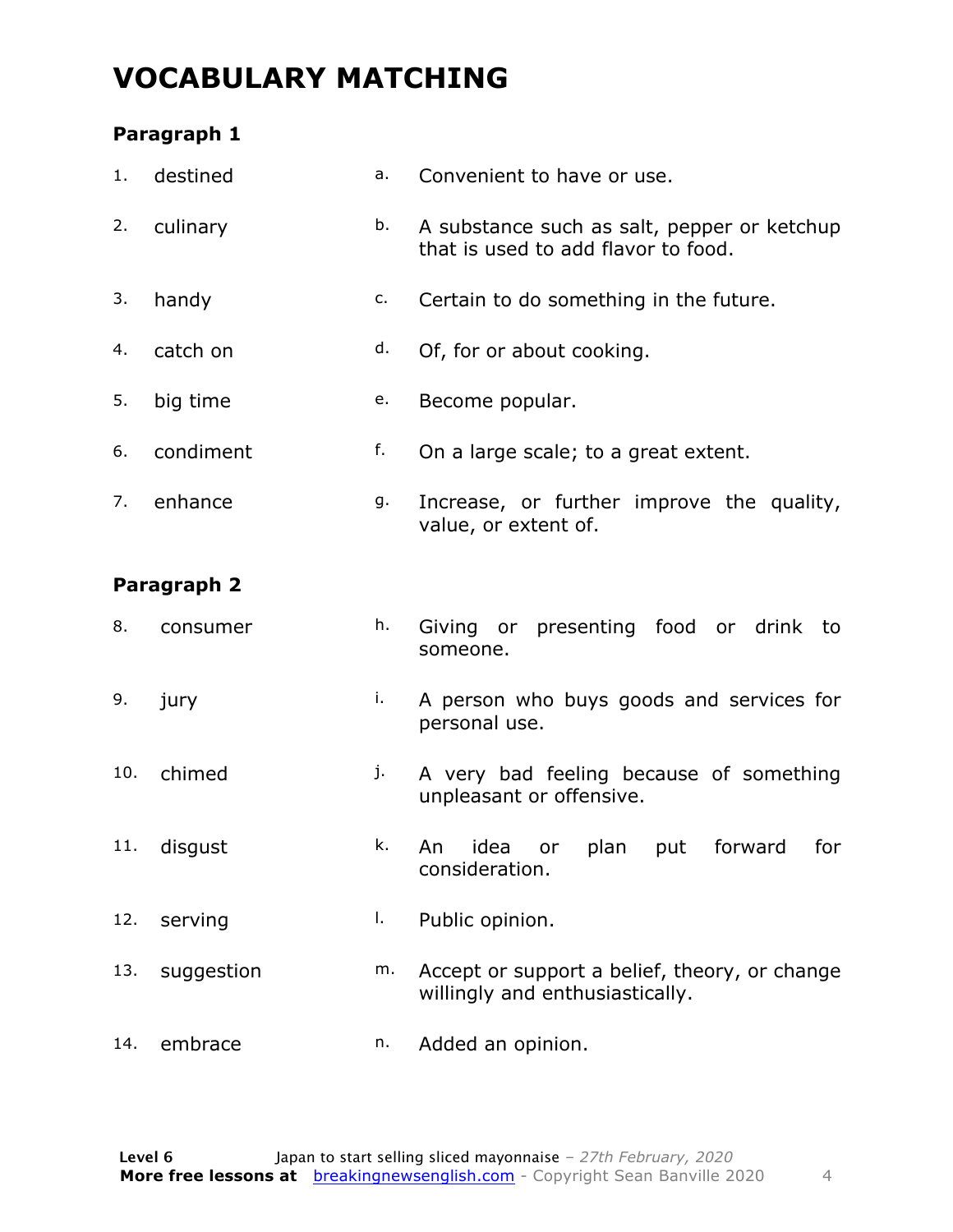### **BEFORE READING / LISTENING**

From https://breakingnewsenglish.com/2002/200227-sliced-mayonnaise.html

#### **1. TRUE / FALSE:** Read the headline. Guess if a-h below are true (T) or false (F).

- a. The article asked about who they will think of next. **T / F**
- b. The company thinks its new product will sell in small numbers. **T / F**
- c. In Japan, the mayo slices are called "mayo sheets". **T / F**
- d. Some of the mayo slices are flavoured with spicy cod roe. **T / F**
- e. The slices will sell in packs of eight for \$1.80. **T / F**
- f. A jury on social media will decide whether to allow the sale of the slices. **T / F**
- g. A website was unsure whether American would like the mayo slices. **T / F**
- h. A website suggested the mayo slices are good for people in a hurry. **T / F**

#### **2. SYNONYM MATCH:**

Match the following synonyms. The words in **bold** are from the news article.

- **1. manufacturer**
- **2. huge**
- **3. invention**
- **4. handy**
- **5. enhance**
- **6. pack**
- **7. chimed in**
- **8. disgust**
- **9. embrace**
- **10. hurry**
- a. heighten
- b. convenient
- c. rush
- d. enormous
- e. interjected
- f. revulsion
- g. maker
- h. welcome
- i. creation
- j. carton

#### **3. PHRASE MATCH:** (Sometimes more than one choice is possible.)

- 1. A food manufacturer in Japan has invented
- 2. destined to become a huge,
- 3. The imaginative new culinary
- 4. their handy new comestible will catch
- 5. its mayo slices to liven
- 6. a price of \$1.80 for a
- 7. the social media jury
- 8. Both mayo fans and haters chimed
- 9. a serving suggestion Americans might
- 10. be happy to reach for
- a. invention
- b. in on Twitter
- c. pack of four slices
- d. a quick slice
- e. global bestseller
- f. embrace
- g. up sandwiches
- h. a new product
- i. is out
- j. on big time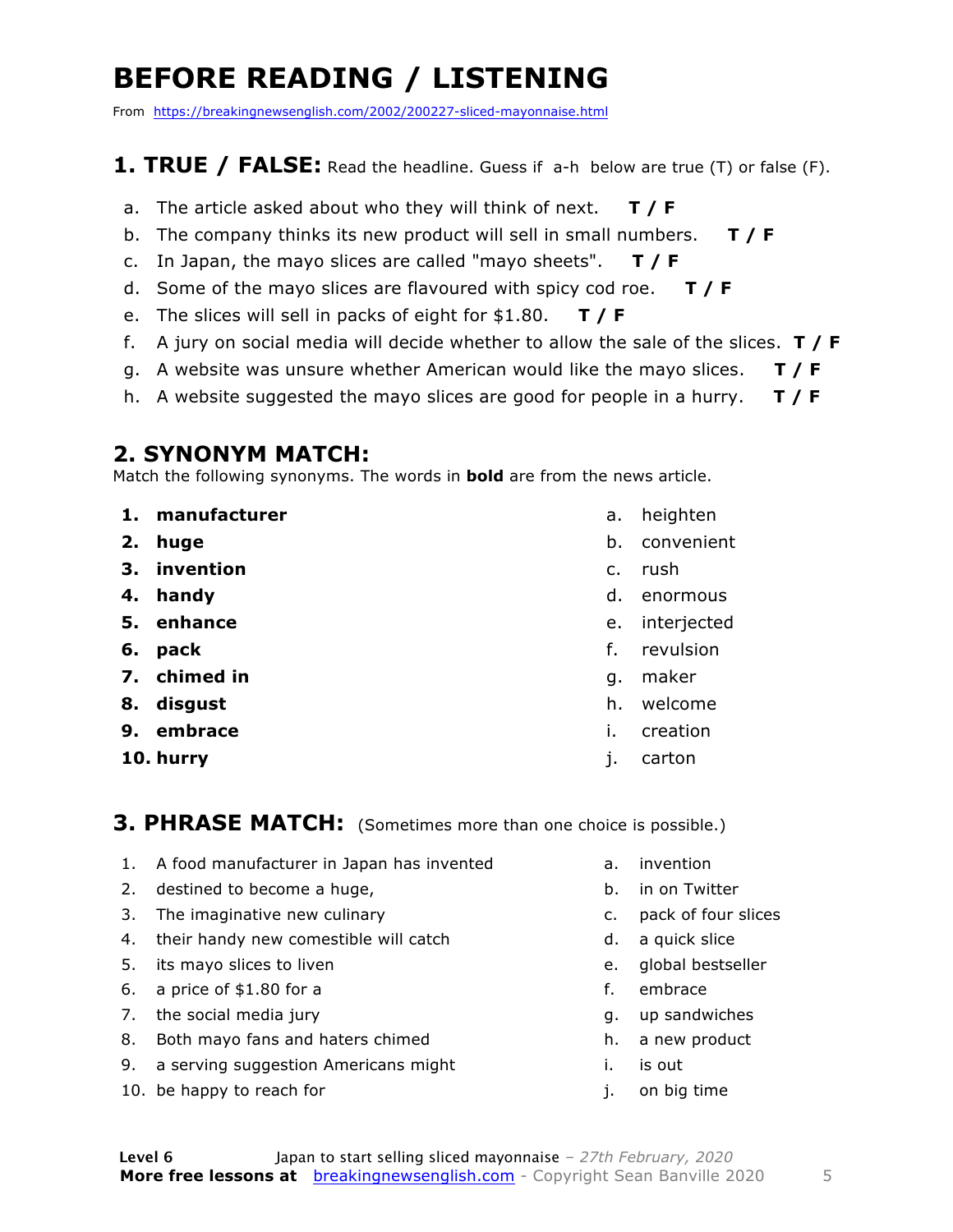### **GAP FILL**

From https://breakingnewsenglish.com/2002/200227-sliced-mayonnaise.html

Whatever will they think of (1) \_\_\_\_\_\_\_\_\_\_? A food manufacturer in Japan has invented a new product that seems (2) \_\_\_\_\_\_\_\_\_\_\_\_ to become a huge, global bestseller. The imaginative new culinary (3) \_\_\_\_\_\_\_\_\_\_\_\_ is sliced mayonnaise. Japanese food company Bourbon believes their (4) \_\_\_\_\_\_\_\_\_\_\_ new comestible will catch on big (5) \_\_\_\_\_\_\_\_\_\_\_\_. The mayonnaise slices are called "mayo sheets" on the label of the product in Japan. The (6) \_\_\_\_\_\_\_\_\_\_\_\_ describes the item as being a "sheet-like condiment" that is good for "easy cooking". The mayo slices (or sheets) come in two  $(7)$ spicy cod roe (mentaiko in Japanese) and tuna. A spokesperson from the company hopes people will add its mayo slices to (8) \_\_\_\_\_\_\_\_\_\_\_\_ up sandwiches or enhance the taste of pasta dishes. *destined handy liven packaging next flavours invention time*

The new product will start (9) \_\_\_\_\_\_\_\_\_\_\_\_ soon in Japan for a price of \$1.80 for a pack of four slices. While the company is (10) \_\_\_\_\_\_\_\_\_\_\_\_ the mayo sheets will be very popular with consumers, especially those in Japan, the social media (11) \_\_\_\_\_\_\_\_\_\_\_\_ is out on whether the new item is a good idea. The cnet.com website wrote: "Both mayo fans and haters  $(12)$  \_\_\_\_\_\_\_\_\_\_\_\_\_ in on Twitter - in equal  $(13)$  \_\_\_\_\_\_\_\_\_\_\_\_\_ excitement and disgust - about the new slices." The Gizmodo.com website wrote: "Slapping a slice of mayo on a plate of fresh pasta isn't (14) \_\_\_\_\_\_\_\_\_\_\_\_ a serving suggestion Americans might (15) \_\_\_\_\_\_\_\_\_\_\_\_, but the next time you're making a bacon, lettuce, and tomato sandwich in a (16) \_\_\_\_\_\_\_\_\_\_, you might actually be happy to reach for a quick slice." *chimed exactly selling jury hurry sure embrace parts*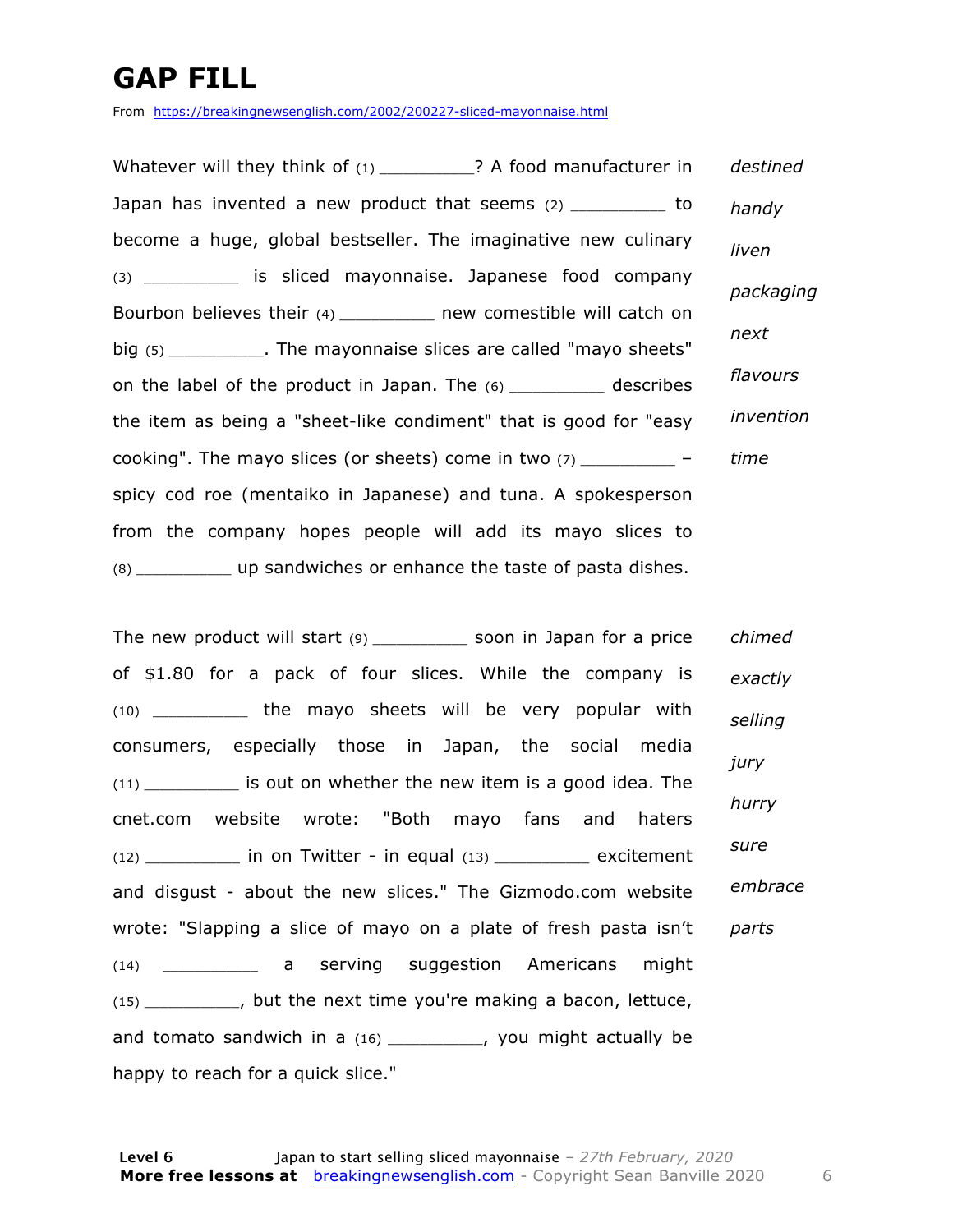#### **LISTENING – Guess the answers. Listen to check.**

From https://breakingnewsenglish.com/2002/200227-sliced-mayonnaise.html

| 1) a new product that seems destined to become a huge, _______<br>a. globally bestseller<br>b. global bestseller<br>c. globe all bestseller<br>d. glow ball bestseller                |
|---------------------------------------------------------------------------------------------------------------------------------------------------------------------------------------|
| 2) The imaginative new _____<br>a. cull in airy invention<br>b. cool in airy invention<br>c. culinary invention<br>d. culling airy invention                                          |
| 3) Bourbon believes their handy new comestible will catch<br>a. on big time<br>b. in big time<br>c. on big times<br>d. on bigger time                                                 |
| 4) The mayo slices (or sheets) come _______ flavours<br>a. in two<br>b. into<br>c. in too<br>d. in to                                                                                 |
| 5) the company hopes people will add its mayo slices _______ sandwiches<br>a. to liven up<br>b. to liven down<br>c. to liven on<br>d. to liven across                                 |
| 6) The new product will start selling soon in Japan for a price of _______<br>a. $$1.80$ for a puck<br>b. $$1.80$ for a pack<br>c. $$1.80$ for a pick<br>d. $$1.80$ for a peck        |
| 7) with consumers, especially those in Japan, the social media _______<br>a. jewellery is out<br>b. jury is out<br>c. dewy is out<br>d. due rise out                                  |
| 8) mayo fans and haters chimed in on Twitter - in equal parts _______<br>a. excite and disgust<br>b. excites and disgusted<br>c. excitement and disgusts<br>d. excitement and disgust |
| 9) a plate of fresh pasta isn't exactly a serving suggestion Americans ___<br>a. might embarrass<br>b. might in brace<br>c. might embers<br>d. might embrace                          |
| 10) in a hurry, you might actually be happy to reach ______ slice<br>a. four a quick<br>b. for a quickly<br>c. for a quick                                                            |

d. for a quicken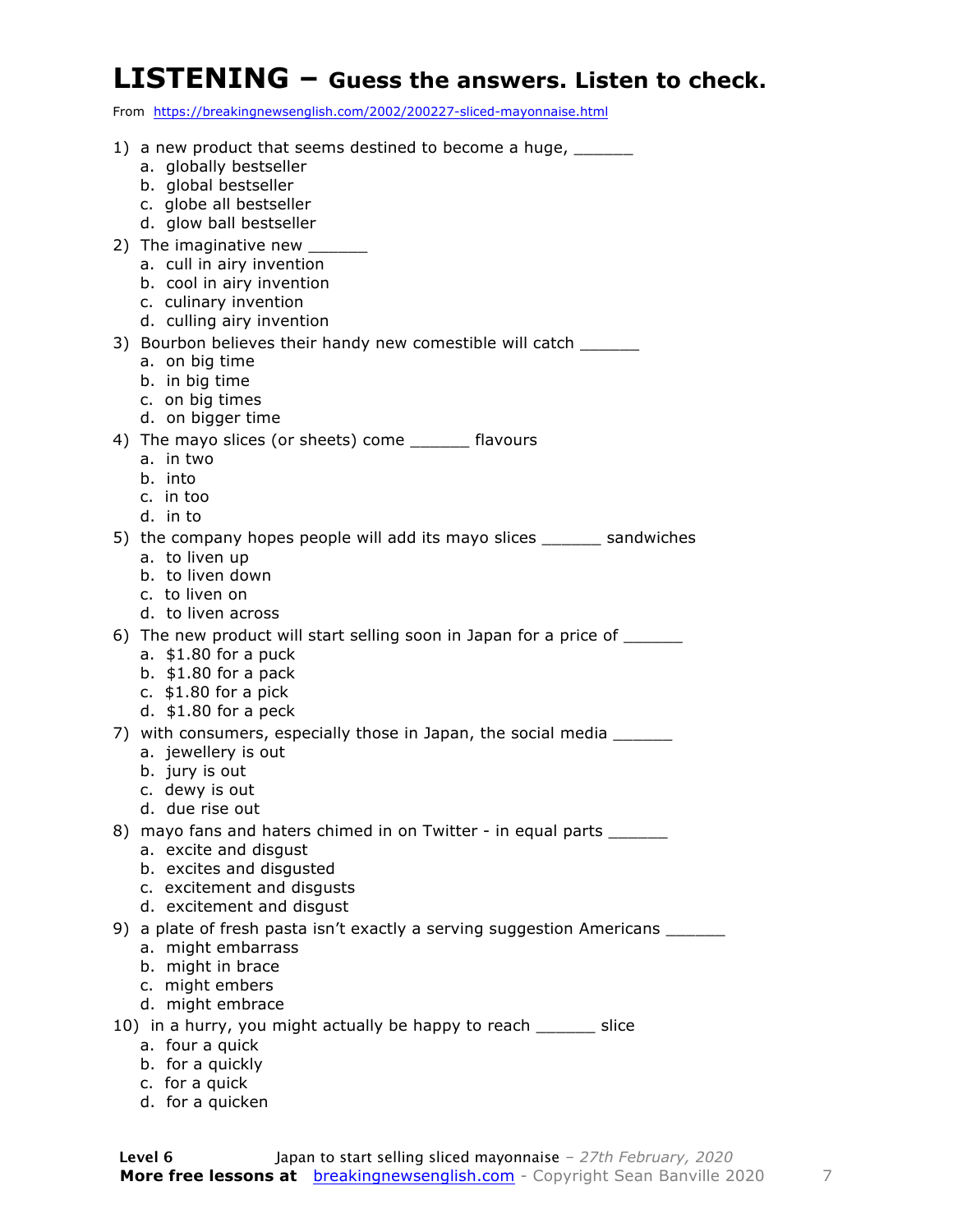#### **LISTENING – Listen and fill in the gaps**

From https://breakingnewsenglish.com/2002/200227-sliced-mayonnaise.html

Whatever will they (1) \_\_\_\_\_\_\_\_\_\_\_\_\_\_\_\_\_\_\_\_\_\_\_\_? A food manufacturer in Japan has invented a new product that  $(2)$  example  $(2)$  become a huge, global bestseller. The imaginative new culinary invention is sliced mayonnaise. Japanese food company Bourbon believes their handy new comestible will (3) \_\_\_\_\_\_\_\_\_\_\_\_\_\_\_\_\_\_\_\_\_\_\_\_\_\_\_\_\_ time. The mayonnaise slices are called "mayo sheets" on the label of the product in Japan. The packaging describes the (4) describes the (4) describes the (4) describes the (4) describes the (4) good for "easy cooking". The mayo slices (or sheets) (5) \_\_\_\_\_\_\_\_\_\_\_\_\_\_\_\_\_\_\_ flavours – spicy cod roe (mentaiko in Japanese) and tuna. A spokesperson from the company hopes people will add its mayo slices to liven up sandwiches or (6) \_\_\_\_\_\_\_\_\_\_\_\_\_\_\_\_\_\_\_ of pasta dishes.

The new product will start  $(7)$  and the state of  $\frac{1}{2}$  Japan for a price of \$1.80 for a pack of four slices. While the company is sure the mayo sheets will be very (8) will be very (8) media (9) media (9) and the whether the new item is a good idea. The cnet.com website wrote: "Both mayo (10) \_\_\_\_\_\_\_\_\_\_\_\_\_\_\_\_\_\_\_ chimed in on Twitter - in equal parts excitement and disgust - about the new slices." The Gizmodo.com website wrote: "Slapping a slice of mayo on a plate of fresh pasta isn't (11) \_\_\_\_\_\_\_\_\_\_\_\_\_\_\_\_\_\_\_\_\_\_\_\_\_\_\_\_ suggestion Americans might embrace, but the next time you're making a bacon, lettuce, and tomato sandwich in a hurry, you might actually be happy to reach (12) \_\_\_\_\_\_\_\_\_\_\_\_\_\_\_\_\_\_\_ slice."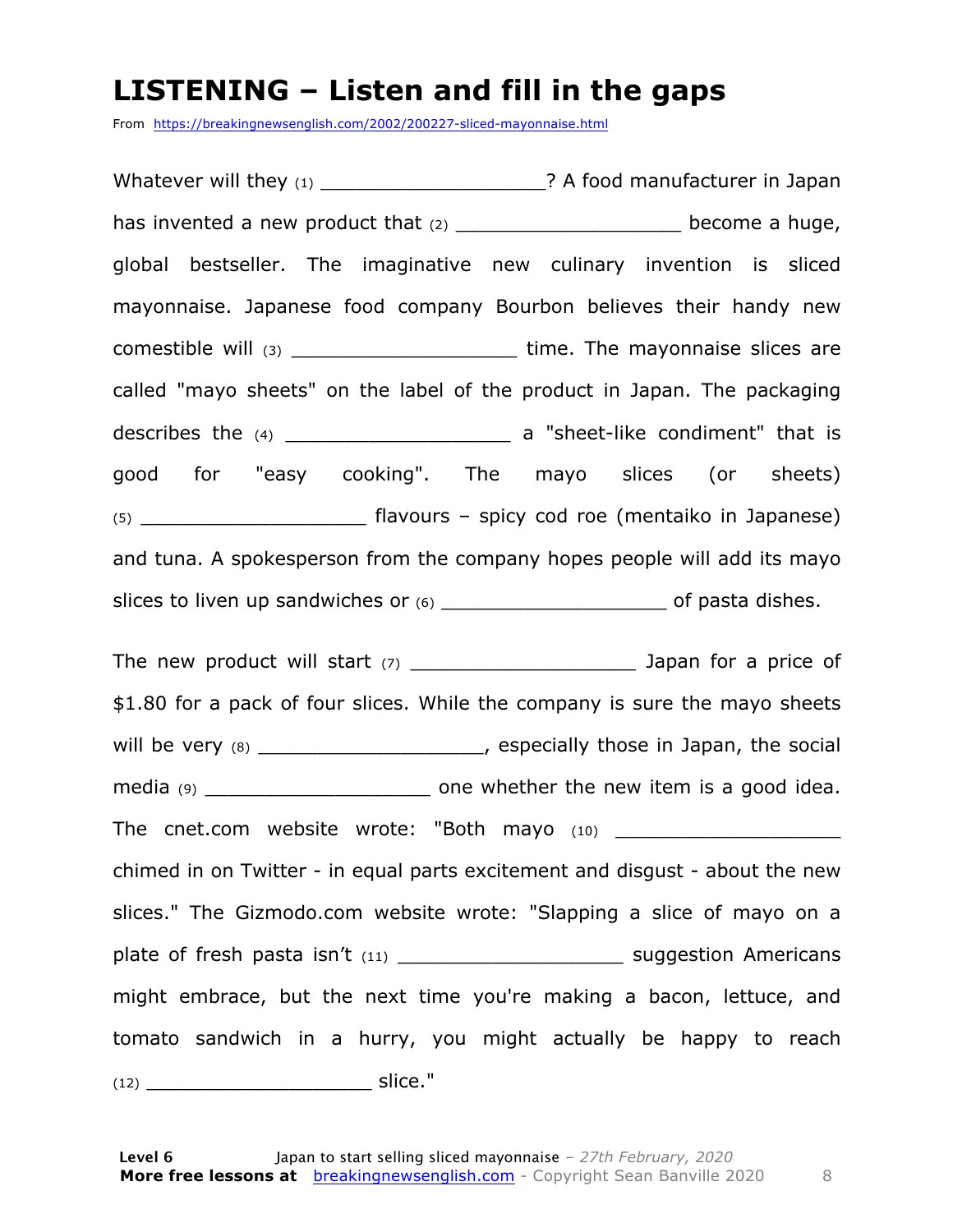### **COMPREHENSION QUESTIONS**

From https://breakingnewsenglish.com/2002/200227-sliced-mayonnaise.html

- 1. What did the article say the mayo slices are destined to become?
- 2. What are the mayo slices called in Japan?
- 3. How many flavours do the mayo slices come in?
- 4. What did the article say the mayo slices could liven up?
- 5. What did the article say the mayo slices could enhance the taste of?
- 6. How many slices will you be able to buy in Japan for \$1.80?
- 7. What is out on deciding whether the slices are good or not?
- 8. Who did cnet.com say chimed in on Twitter besides mayo fans?
- 9. Who did gizmodo.com say might not embrace the new mayo slices?
- 10. What kind of sandwich was mentioned at the end of the article?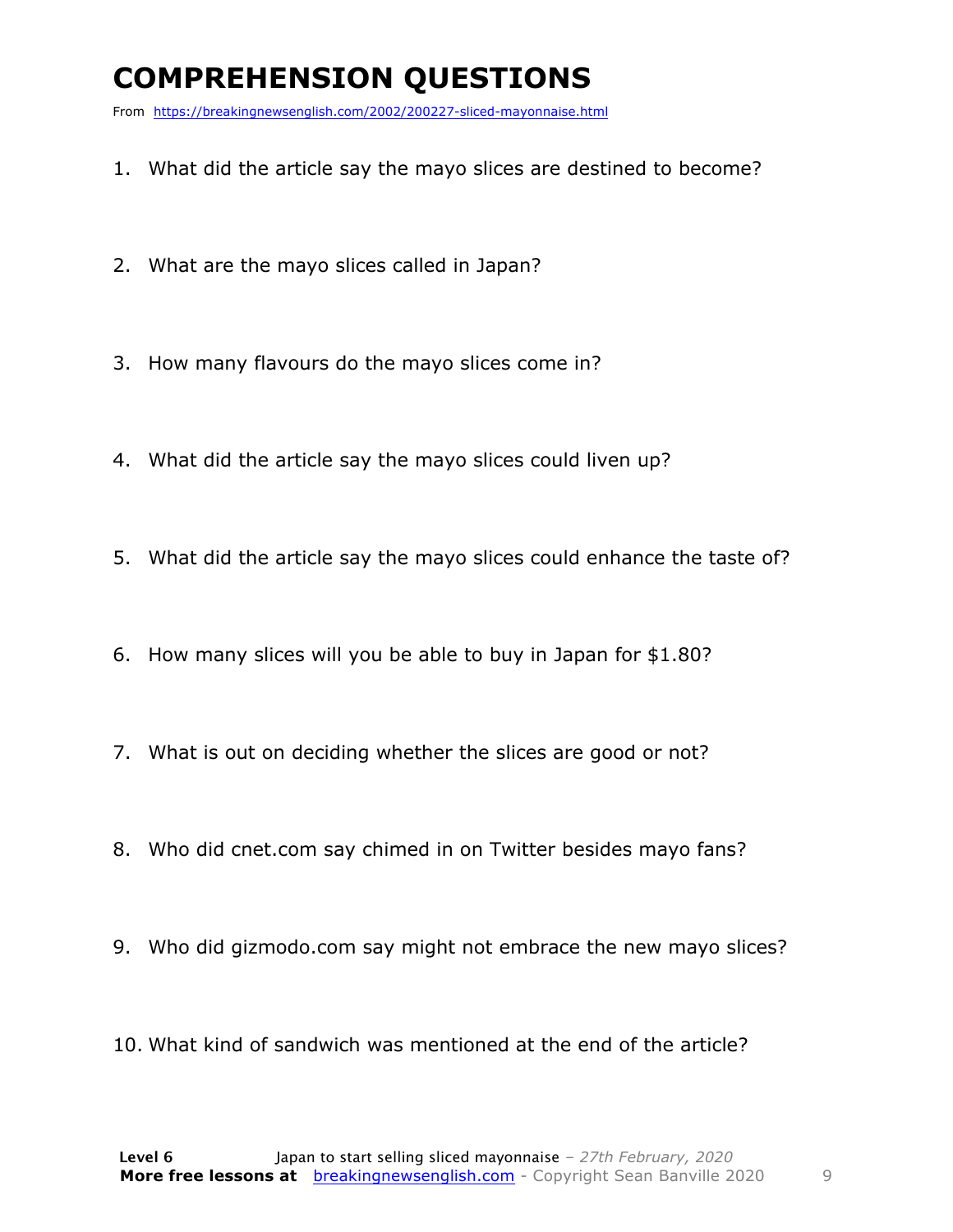### **MULTIPLE CHOICE - QUIZ**

From https://breakingnewsenglish.com/2002/200227-sliced-mayonnaise.html

| 1) What did the article say the                                                                                                              | 6) How many slices will you be able                                                                                                                                                                |
|----------------------------------------------------------------------------------------------------------------------------------------------|----------------------------------------------------------------------------------------------------------------------------------------------------------------------------------------------------|
| mayo slices are destined to become?                                                                                                          | to buy in Japan for \$1.80?                                                                                                                                                                        |
| a) a lunchtime staple                                                                                                                        | a) four                                                                                                                                                                                            |
| b) a huge, global bestseller                                                                                                                 | b) eight                                                                                                                                                                                           |
| c) the best thing since sliced bread                                                                                                         | c) $12$                                                                                                                                                                                            |
| d) the future of food                                                                                                                        | $d)$ 20                                                                                                                                                                                            |
| 2) What are the mayo slices called                                                                                                           | 7) What is out on deciding whether                                                                                                                                                                 |
| in Japan?                                                                                                                                    | the slices are good or not?                                                                                                                                                                        |
| a) may do                                                                                                                                    | a) cooks                                                                                                                                                                                           |
| b) mayoshi                                                                                                                                   | b) a website                                                                                                                                                                                       |
| c) mayo heaven                                                                                                                               | c) the social media jury                                                                                                                                                                           |
| d) mayo sheets                                                                                                                               | d) time                                                                                                                                                                                            |
| 3) How many flavours do the mayo                                                                                                             | 8) Who did cnet.com say chimed in                                                                                                                                                                  |
| slices come in?                                                                                                                              | on Twitter besides mayo fans?                                                                                                                                                                      |
| a) two                                                                                                                                       | a) mayo haters                                                                                                                                                                                     |
| b) three                                                                                                                                     | b) bakers                                                                                                                                                                                          |
| c) five                                                                                                                                      | c) pasta fans                                                                                                                                                                                      |
| $d)$ 14                                                                                                                                      | d) sandwich haters                                                                                                                                                                                 |
| 4) What did the article say the mayo                                                                                                         | 9) Who did gizmodo.com say might                                                                                                                                                                   |
| slices could liven up?                                                                                                                       | not embrace the new mayo slices?                                                                                                                                                                   |
| a) breakfast                                                                                                                                 | a) Americans                                                                                                                                                                                       |
| b) restaurants and cafes                                                                                                                     | b) food aficionados                                                                                                                                                                                |
| c) sandwiches                                                                                                                                | c) vegans                                                                                                                                                                                          |
| d) our life                                                                                                                                  | d) sandwich shops                                                                                                                                                                                  |
| 5) What did the article say the mayo<br>slices could enhance the taste of?<br>a) everything<br>b) pasta dishes<br>c) sandwiches<br>d) sauces | 10) What kind of sandwich was<br>mentioned at the end of the article?<br>a) a mayo sandwich<br>b) a toasted sandwich<br>c) a sandwich on brown bread<br>d) a bacon, lettuce and tomato<br>sandwich |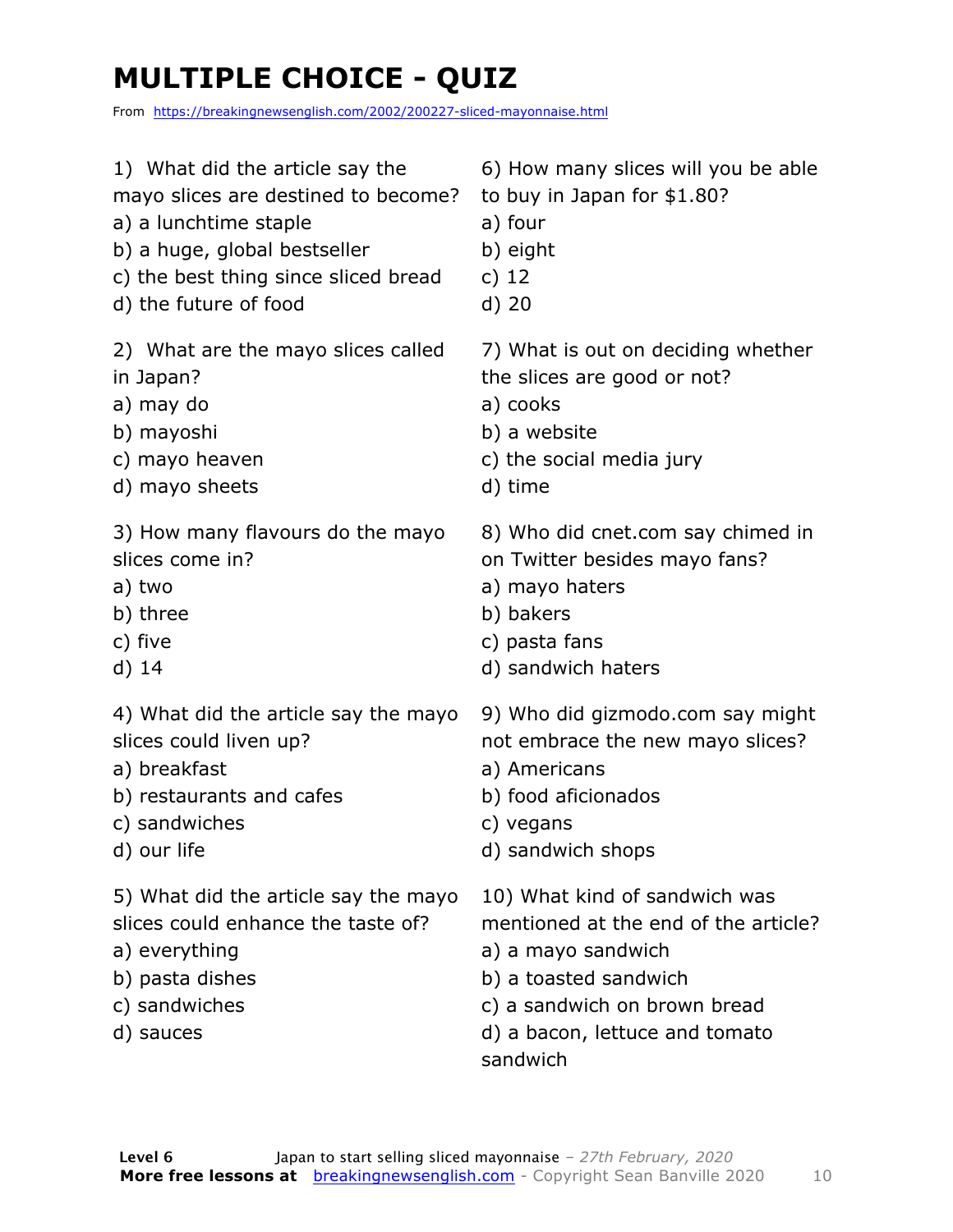### **ROLE PLAY**

From https://breakingnewsenglish.com/2002/200227-sliced-mayonnaise.html

#### **Role A – Tuna**

You think tuna is the best sandwich filling. Tell the others three reasons why. Tell them what is wrong with their fillings. Also, tell the others which is the least tasty of these (and why): jam, vegetable or egg.

#### **Role B – Jam**

You think jam is the best sandwich filling. Tell the others three reasons why. Tell them what is wrong with their fillings. Also, tell the others which is the least tasty of these (and why): tuna, vegetable or egg.

#### **Role C – Vegetable**

You think vegetable is the best sandwich filling. Tell the others three reasons why. Tell them what is wrong with their fillings. Also, tell the others which is the least tasty of these (and why): jam, tuna or egg.

#### **Role D – Egg**

You think egg is the best sandwich filling. Tell the others three reasons why. Tell them what is wrong with their fillings. Also, tell the others which is the least tasty of these (and why): jam, vegetable or tuna.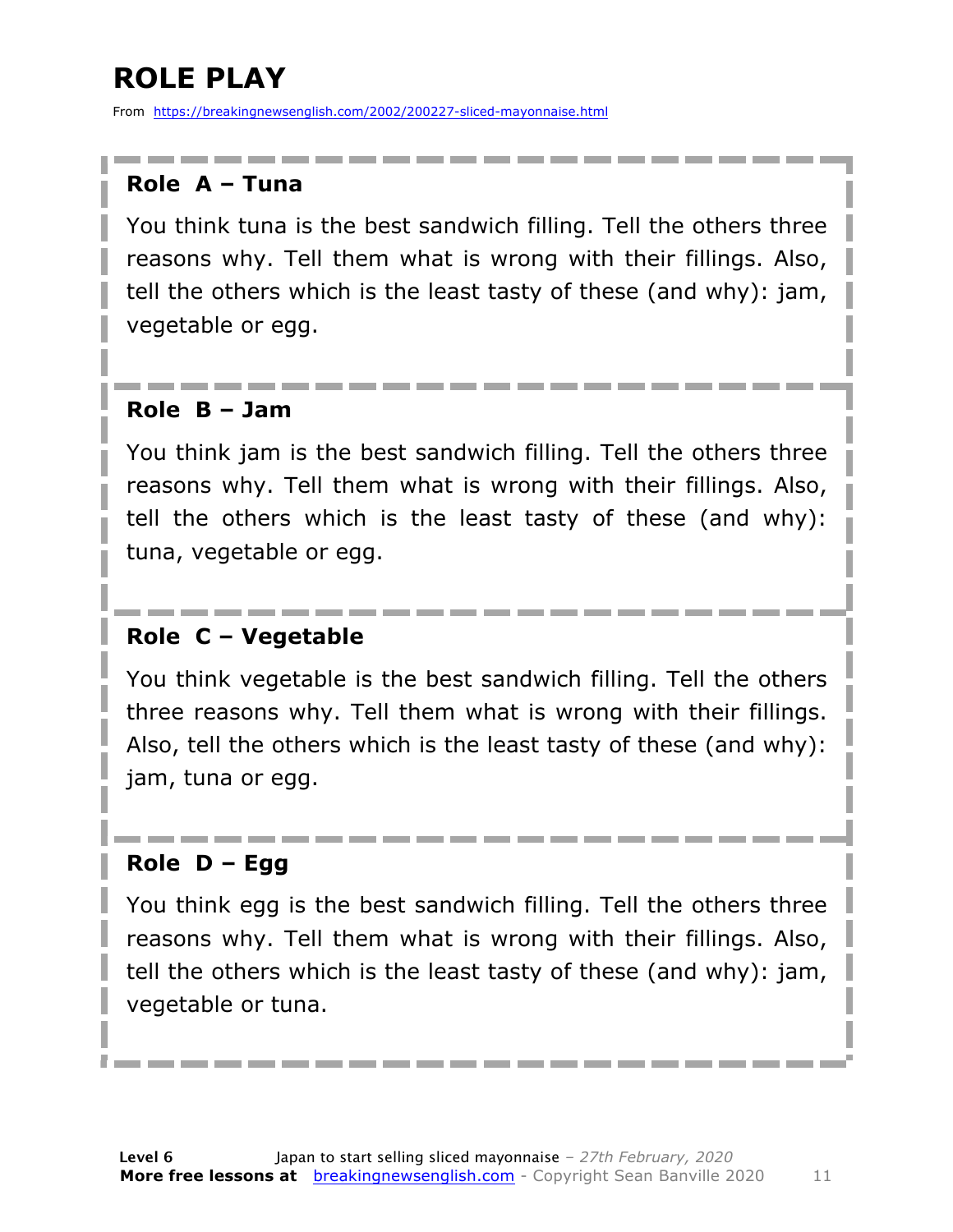### **AFTER READING / LISTENING**

From https://breakingnewsenglish.com/2002/200227-sliced-mayonnaise.html

**1. WORD SEARCH:** Look in your dictionary / computer to find collocates, other meanings, information, synonyms … for the words 'slice' and 'mayonnaise'.

| slice | mayonnaise |
|-------|------------|
|       |            |
|       |            |
|       |            |

- Share your findings with your partners.
- Make questions using the words you found.
- Ask your partner / group your questions.

**2. ARTICLE QUESTIONS:** Look back at the article and write down some questions you would like to ask the class about the text.

- Share your questions with other classmates / groups.
- Ask your partner / group your questions.

**3. GAP FILL:** In pairs / groups, compare your answers to this exercise. Check your answers. Talk about the words from the activity. Were they new, interesting, worth learning…?

**4. VOCABULARY:** Circle any words you do not understand. In groups, pool unknown words and use dictionaries to find their meanings.

**5. TEST EACH OTHER:** Look at the words below. With your partner, try to recall how they were used in the text:

| $\cdot$ think | $\cdot$ soon  |
|---------------|---------------|
| • huge        | • sure        |
| $\cdot$ catch | $\cdot$ jury  |
| $\cdot$ good  | $\cdot$ fans  |
| $\cdot$ two   | $\cdot$ fresh |
| $\cdot$ taste | $\cdot$ quick |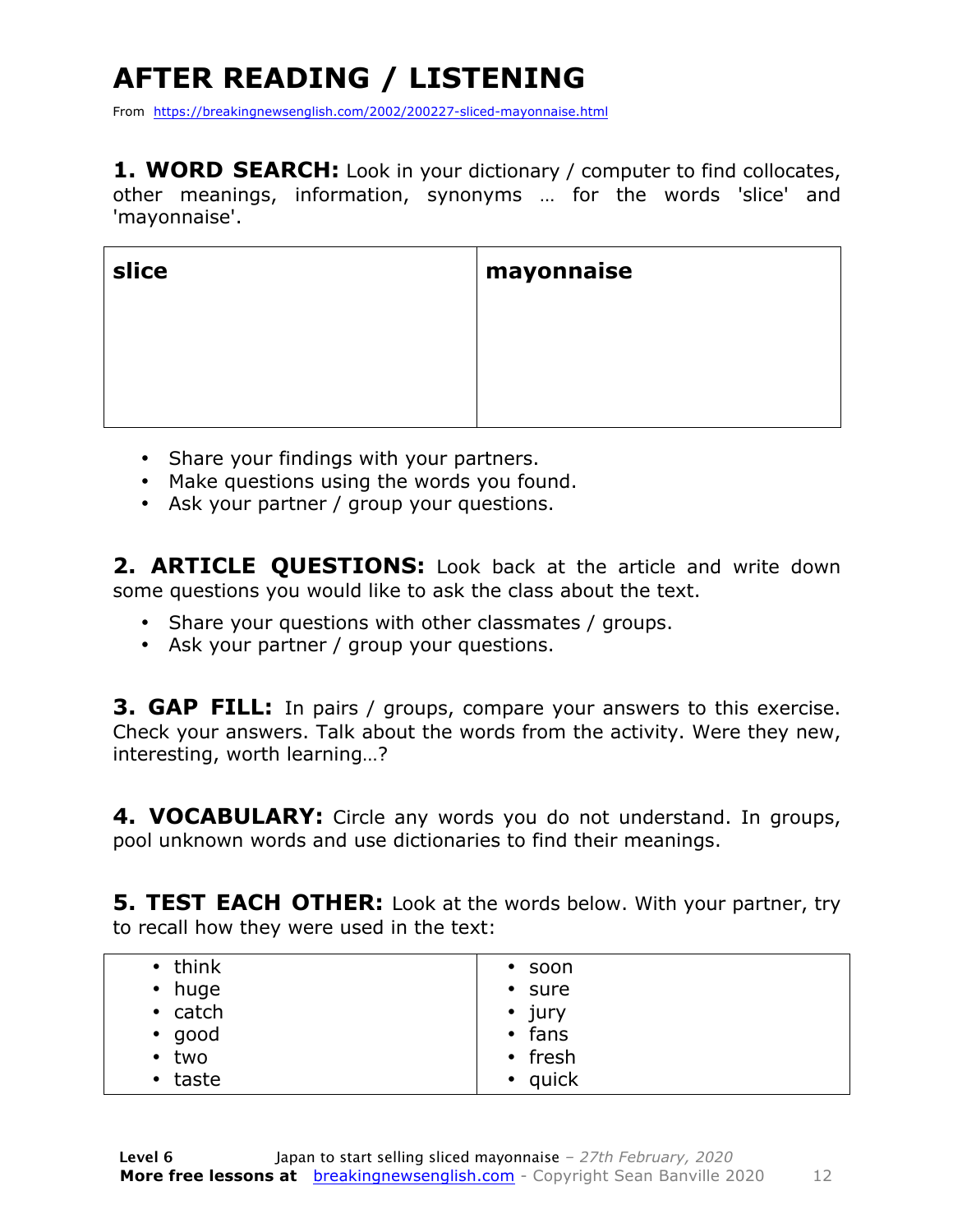### **MAYONNAISE SURVEY**

From https://breakingnewsenglish.com/2002/200227-sliced-mayonnaise.html

Write five GOOD questions about mayonnaise in the table. Do this in pairs. Each student must write the questions on his / her own paper.

When you have finished, interview other students. Write down their answers.

|      | STUDENT 1 | STUDENT 2 | STUDENT 3 |
|------|-----------|-----------|-----------|
| Q.1. |           |           |           |
| Q.2. |           |           |           |
| Q.3. |           |           |           |
| Q.4. |           |           |           |
| Q.5. |           |           |           |

- Now return to your original partner and share and talk about what you found out. Change partners often.
- Make mini-presentations to other groups on your findings.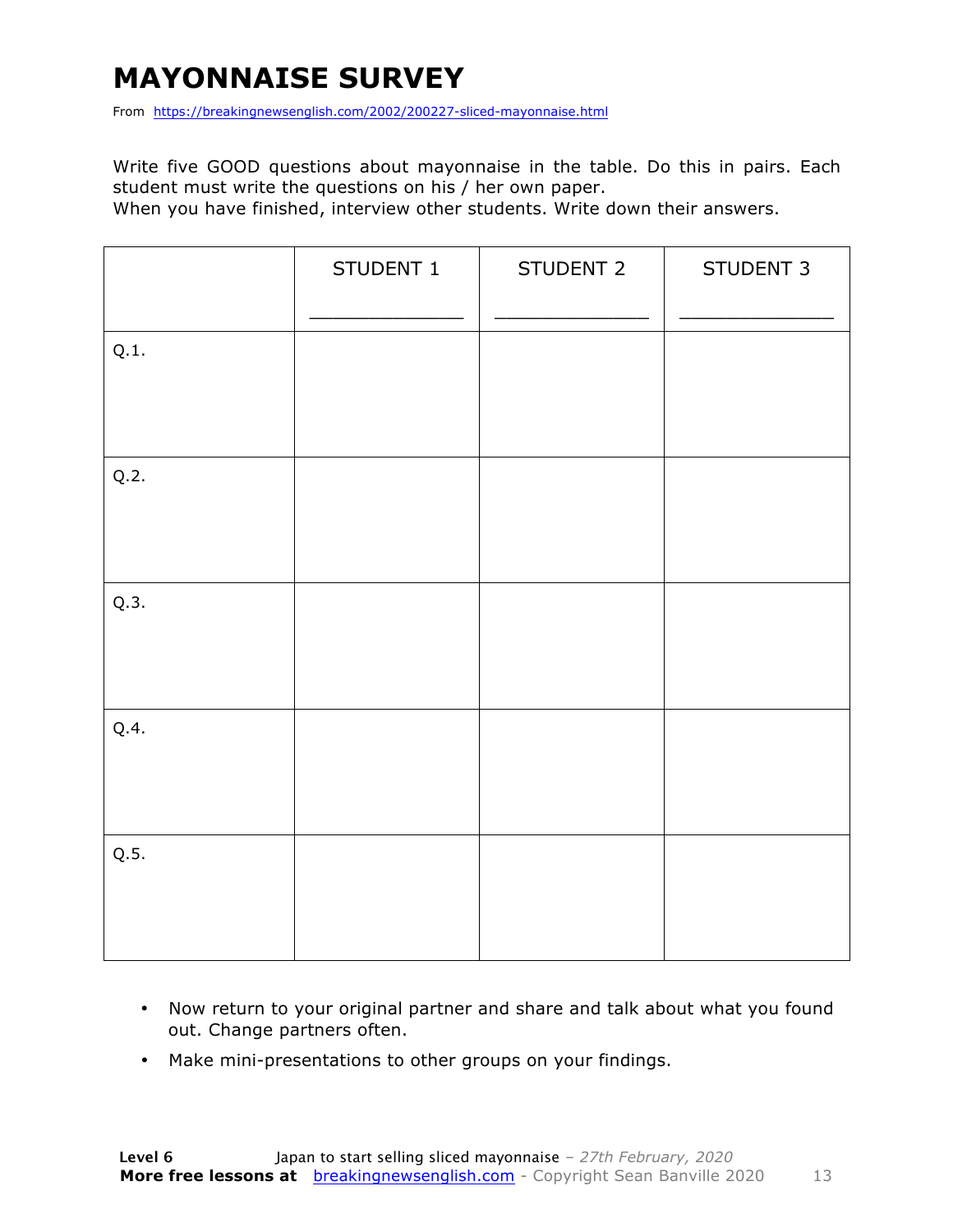### **MAYONNAISE DISCUSSION**

STUDENT A's QUESTIONS (Do not show these to student B)

- 1. What did you think when you read the headline?
- 2. What images are in your mind when you hear the word 'slice'?
- 3. What do you think of sliced mayonnaise?
- 4. What do you think of sliced bread?
- 5. What other sliced things do you think are useful?
- 6. Would you like to try the sliced mayonnaise?
- 7. What do you think of Japanese food?
- 8. What flavours would you add to mayonnaise?
- 9. What are your favourite condiments?
- 10. What would you use to enhance the taste of food?

*Japan to start selling sliced mayonnaise – 27th February, 2020* Thousands more free lessons at breakingnewsenglish.com

-----------------------------------------------------------------------------

#### **MAYONNAISE DISCUSSION**

STUDENT B's QUESTIONS (Do not show these to student A)

- 11. Did you like reading this article? Why/not?
- 12. What do you think of when you hear the word 'mayonnaise'?
- 13. What do you think about what you read?
- 14. What is the best thing since sliced bread?
- 15. What things do you want to see sliced?
- 16. Is sliced mayo or mayo in a jar best?
- 17. What are the best things to eat mayo with?
- 18. What is your favourite sandwich filling?
- 19. Why might people react with disgust towards a mayo slice?
- 20. What questions would you like to ask the company?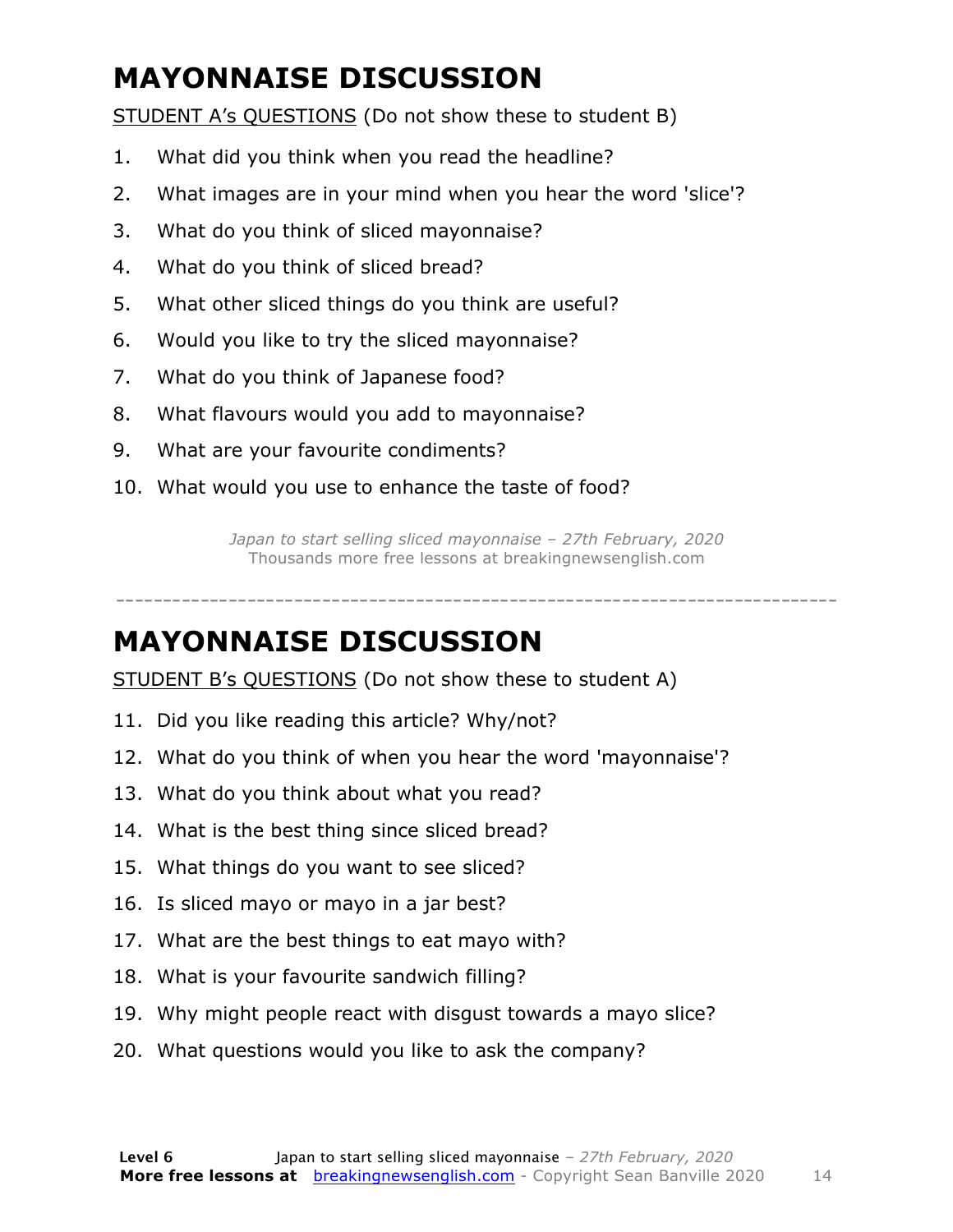### **DISCUSSION (Write your own questions)**

STUDENT A's QUESTIONS (Do not show these to student B)

| 1. |                                          |
|----|------------------------------------------|
|    |                                          |
| 2. |                                          |
|    |                                          |
| 3. |                                          |
|    |                                          |
| 4. |                                          |
|    |                                          |
| 5. |                                          |
|    |                                          |
| 6. |                                          |
|    | Copyright © breakingnewsenglish.com 2020 |

### **DISCUSSION (Write your own questions)**

STUDENT B's QUESTIONS (Do not show these to student A)

| 1. |                                                                                                                         |  |  |
|----|-------------------------------------------------------------------------------------------------------------------------|--|--|
|    |                                                                                                                         |  |  |
| 2. | <u> 1980 - Antonio Alemania, prima prestava postala de la provincia de la provincia de la provincia de la provincia</u> |  |  |
|    |                                                                                                                         |  |  |
| 3. | <u> 1980 - Andrea Andrew Maria (h. 1980).</u>                                                                           |  |  |
|    |                                                                                                                         |  |  |
| 4. | <u> 1980 - Andrea Brand, amerikansk politik (</u>                                                                       |  |  |
|    |                                                                                                                         |  |  |
| 5. |                                                                                                                         |  |  |
|    |                                                                                                                         |  |  |
| 6. |                                                                                                                         |  |  |

15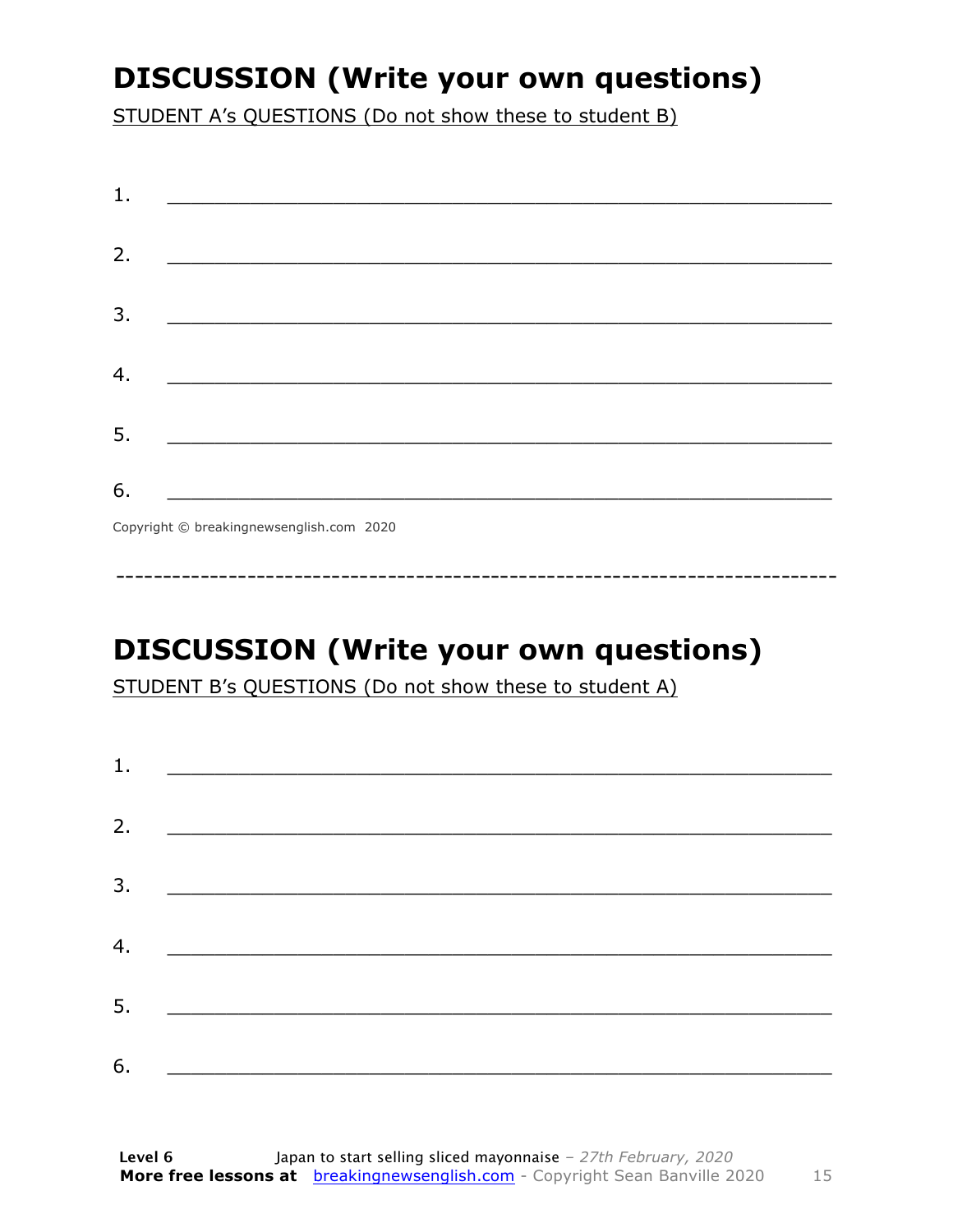### **LANGUAGE - CLOZE**

From https://breakingnewsenglish.com/2002/200227-sliced-mayonnaise.html

Whatever will they think of next? A food manufacturer in Japan has invented a new product that seems (1) \_\_\_\_ to become a huge, global bestseller. The imaginative new (2) invention is sliced mayonnaise. Japanese food company Bourbon believes their handy new comestible will catch  $(3)$  \_\_\_\_ big time. The mayonnaise slices are called "mayo sheets" on the label of the product in Japan. The packaging describes the item as (4) \_\_\_\_ a "sheet-like condiment" that is good for "easy cooking". The mayo slices (or sheets)  $(5)$  in two flavours – spicy cod roe (mentaiko in Japanese) and tuna. A spokesperson from the company hopes people will add its mayo slices to liven up sandwiches or  $(6)$  \_\_\_\_ the taste of pasta dishes.

The new product will start selling soon in Japan for a price of \$1.80 for a pack of four slices. (7) the company is sure the mayo sheets will be very popular with consumers, especially those in Japan, the social media jury is (8) \_\_\_\_ on whether the new item is a good idea. The cnet.com website wrote: "Both mayo fans and haters chimed in on Twitter - in (9) \_\_\_\_\_ parts excitement and disgust - about the new slices." The Gizmodo.com website wrote: "(10) a slice of mayo on a plate of fresh pasta isn't exactly a serving suggestion Americans might (11) \_\_\_\_, but the next time you're making a bacon, lettuce, and tomato sandwich in a (12) \_\_\_\_, you might actually be happy to reach for a quick slice."

#### **Put the correct words from the table below in the above article.**

| 1.  | (a) | destiny  | (b) | destination | (c) | destined | (d) | density  |
|-----|-----|----------|-----|-------------|-----|----------|-----|----------|
| 2.  | (a) | culinary | (b) | culminate   | (c) | cumin    | (d) | climatic |
| 3.  | (a) | as       | (b) | on          | (c) | up       | (d) | over     |
| 4.  | (a) | taking   | (b) | having      | (c) | doing    | (d) | being    |
| 5.  | (a) | cook     | (b) | go          | (c) | come     | (d) | slice    |
| 6.  | (a) | embrace  | (b) | enhance     | (c) | embroil  | (d) | entry    |
| 7.  | (a) | While    | (b) | However     | (c) | But      | (d) | Which    |
| 8.  | (a) | across   | (b) | over        | (c) | uo       | (d) | out      |
| 9.  | (a) | separate | (b) | main        | (c) | equal    | (d) | whole    |
| 10. | (a) | Slurping | (b) | Slopping    | (c) | Slipping | (d) | Slapping |
| 11. | (a) | hug      | (b) | embrace     | (c) | hold     | (d) | cuddle   |
| 12. | (a) | hurry    | (b) | scurry      | (c) | flurry   | (d) | furry    |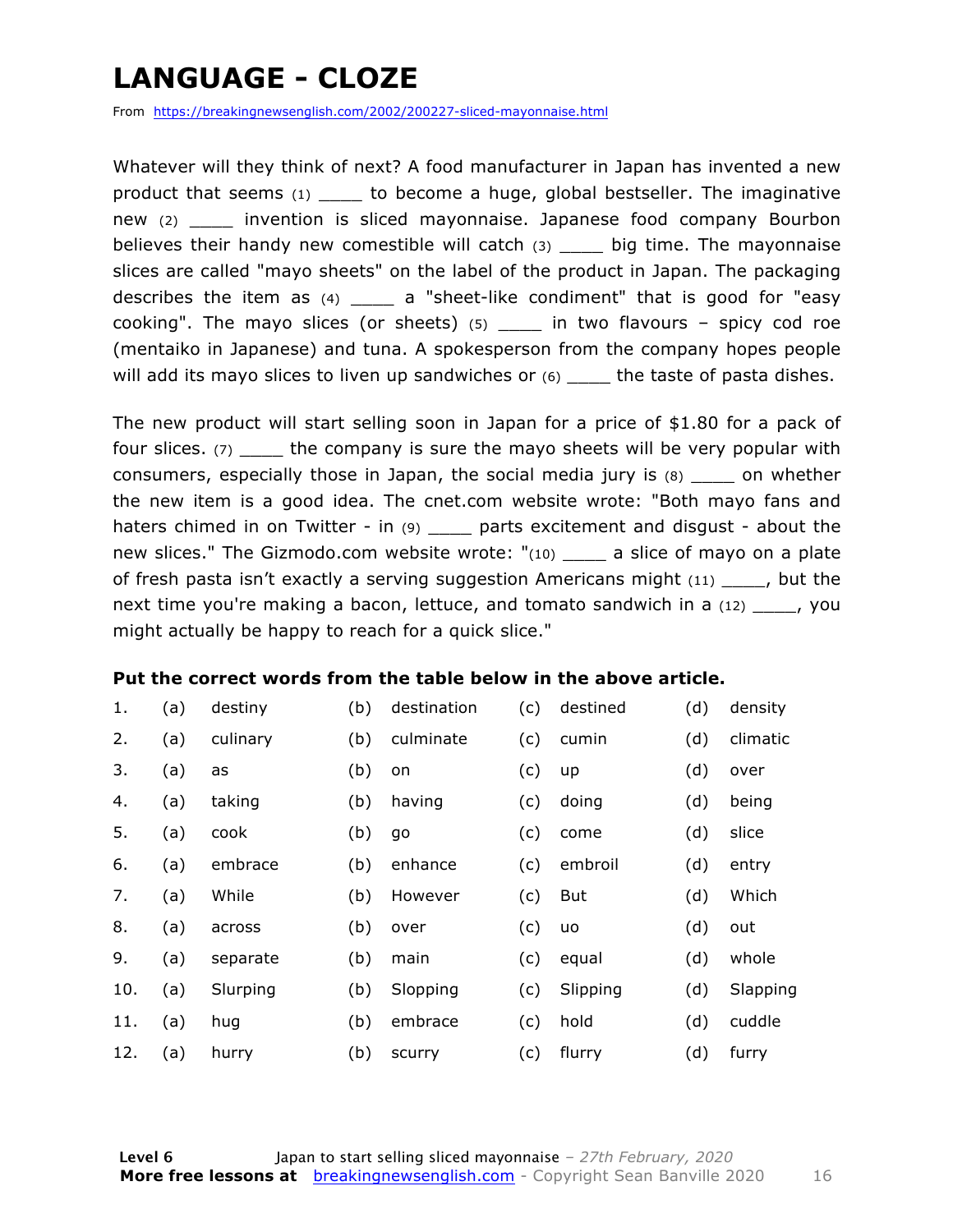### **SPELLING**

From https://breakingnewsenglish.com/2002/200227-sliced-mayonnaise.html

#### **Paragraph 1**

- 1. etdsdien to become a huge, global bestseller
- 2. The imaginative new clarnuyi invention
- 3. their handy new cmesbltoei
- 4. a sheet-like tniomndec
- 5. eilnv up sandwiches
- 6. neanhce the taste of pasta dishes

#### **Paragraph 2**

- 7. very popular with essoncmur
- 8. the social media ujyr is out
- 9. mayo fans and haters cidmhe in on Twitter
- 10. in equal parts excitement and isqutsd
- 11. a serving uoegnigsst
- 12. Americans might cemaebr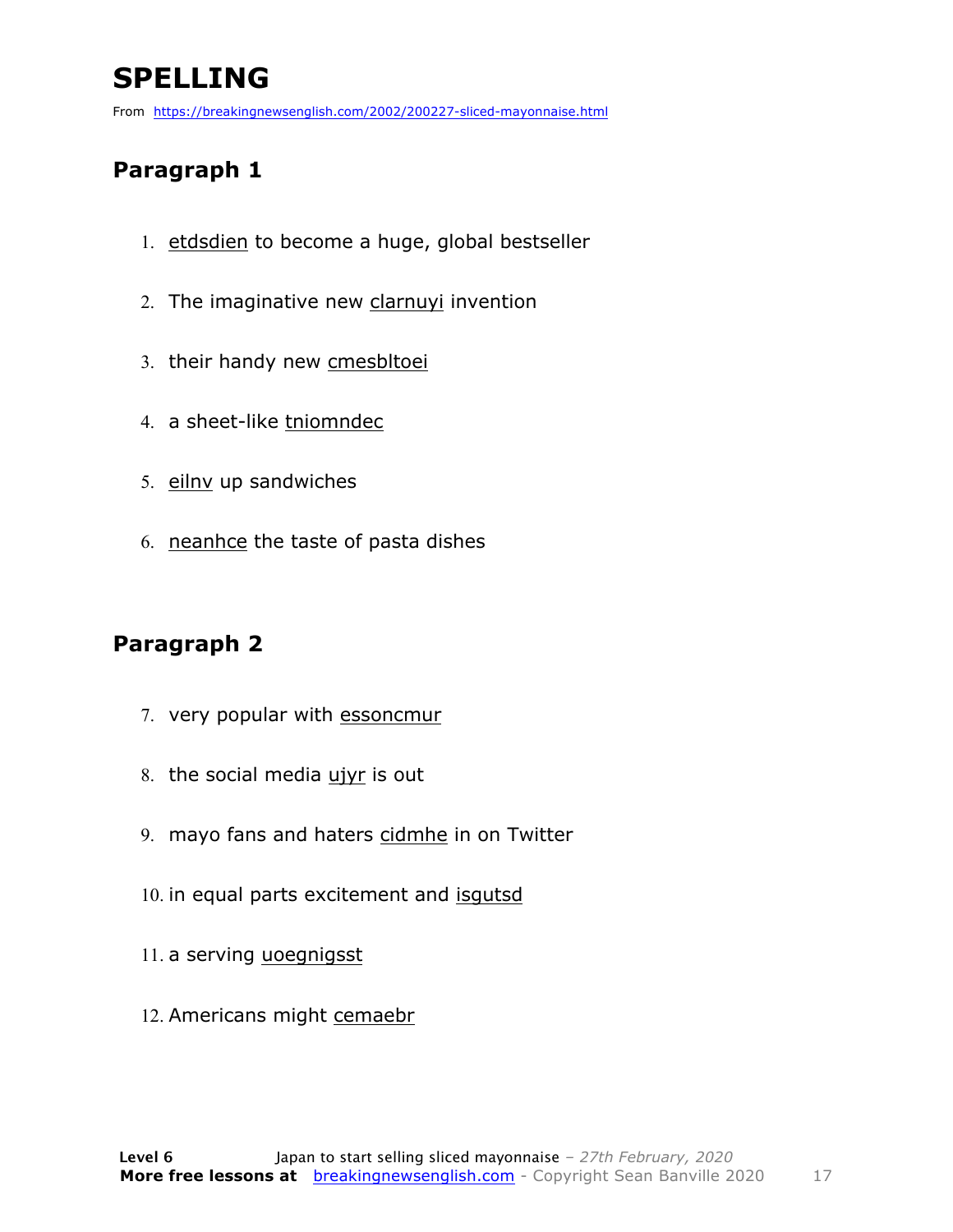### **PUT THE TEXT BACK TOGETHER**

From https://breakingnewsenglish.com/2002/200227-sliced-mayonnaise.html

#### **Number these lines in the correct order.**

- ( ) food company Bourbon believes their handy new comestible will catch on big time. The mayonnaise slices
- ( ) in on Twitter in equal parts excitement and disgust about the new slices." The Gizmodo.com
- ( ) people will add its mayo slices to liven up sandwiches or enhance the taste of pasta dishes.
- ( ) and tomato sandwich in a hurry, you might actually be happy to reach for a quick slice."
- ( ) The new product will start selling soon in Japan for a price of \$1.80 for a pack of four slices. While the company is
- ( ) as being a "sheet-like condiment" that is good for "easy cooking". The mayo slices (or sheets) come
- $($ ) out on whether the new item is a good idea. The cnet.com website wrote: "Both mayo fans and haters chimed
- ( ) in two flavours spicy cod roe (mentaiko in Japanese) and tuna. A spokesperson from the company hopes
- ( ) destined to become a huge, global bestseller. The imaginative new culinary invention is sliced mayonnaise. Japanese
- ( ) sure the mayo sheets will be very popular with consumers, especially those in Japan, the social media jury is
- ( ) suggestion Americans might embrace, but the next time you're making a bacon, lettuce,
- ( ) website wrote: "Slapping a slice of mayo on a plate of fresh pasta isn't exactly a serving
- ( *1* ) Whatever will they think of next? A food manufacturer in Japan has invented a new product that seems
- ( ) are called "mayo sheets" on the label of the product in Japan. The packaging describes the item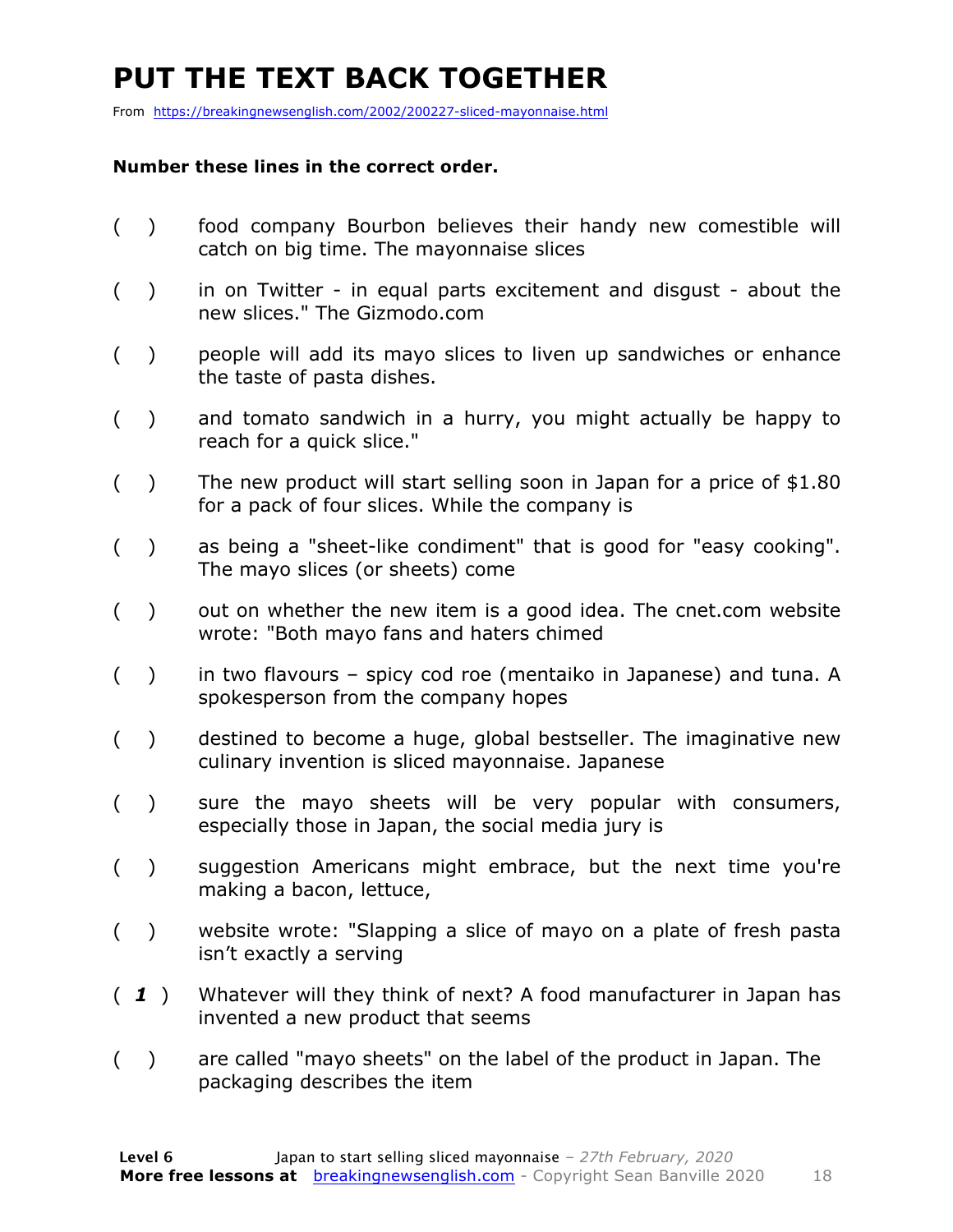#### **PUT THE WORDS IN THE RIGHT ORDER**

From https://breakingnewsenglish.com/2002/200227-sliced-mayonnaise.html

1. bestseller . huge, a Destined become to global

2. culinary new imaginative mayonnaise . is sliced The invention

3. comestible will catch Their on new time . big

4. come two in mayo slices flavours . The

5. liven mayo to sandwiches . Add its up slices

6. The soon . will new product start selling

7. mayo very sheets popular . Sure the be will

8. mayo fresh A of on pasta . slice

9. making bacon The you're a sandwich . next time

10. to a happy slice . reach quick Be for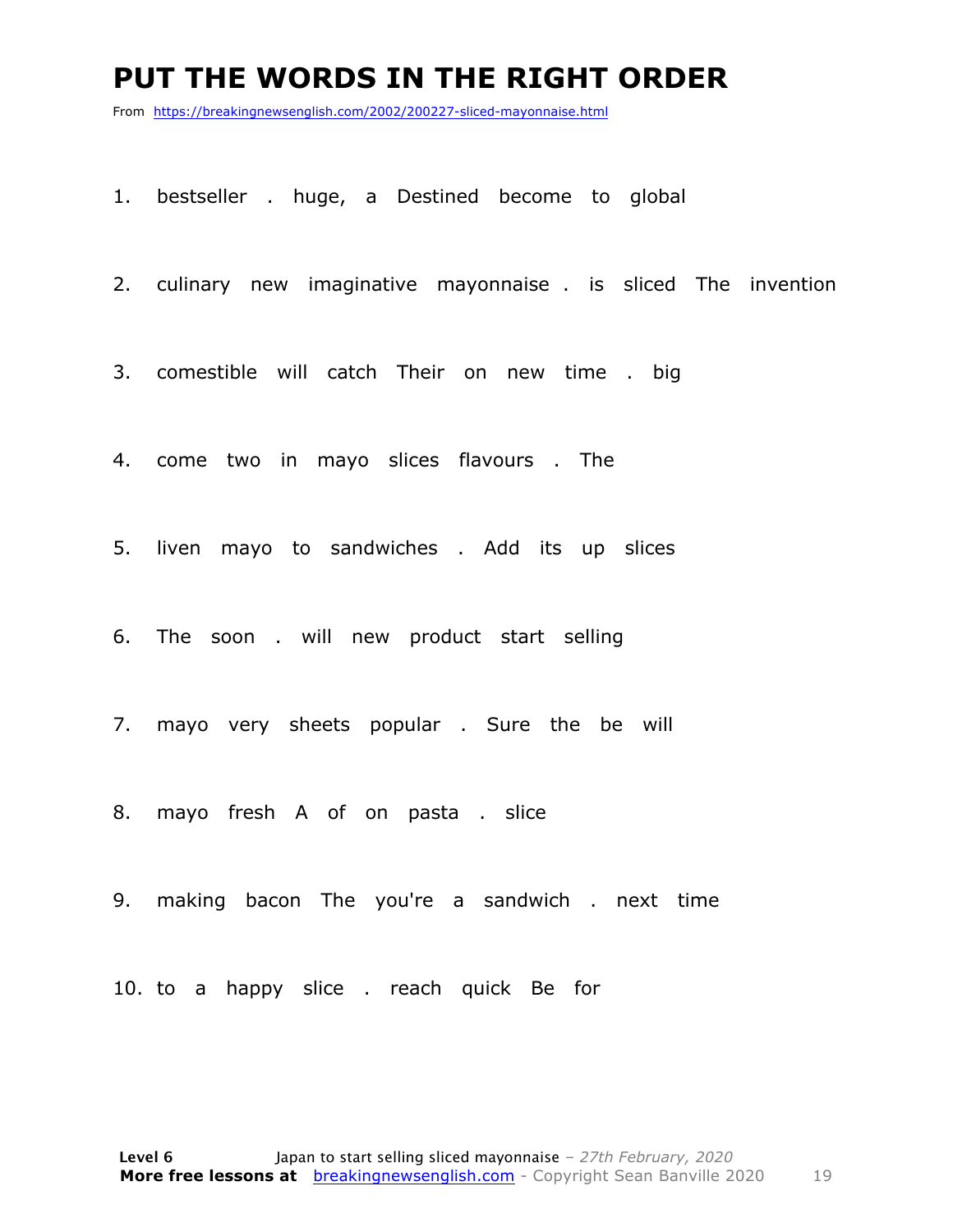### **CIRCLE THE CORRECT WORD (20 PAIRS)**

From https://breakingnewsenglish.com/2002/200227-sliced-mayonnaise.html

*Whatever / Whichever* will they think of next? A food manufacturer in Japan has invented a new product that seems *destiny / destined* to become a huge, global bestseller. The imaginative new *culinary / culmination* invention is sliced mayonnaise. Japanese food company Bourbon believes their *candy / handy* new *comestible / combustible* will catch on big time. The mayonnaise slices are called "mayo sheets" on the label at / of the product in Japan. The packaging describes the item as *been / being* a "sheet-like condiment" that is good for "easy cooking". The mayo slices (or sheets) *come / go* in two flavours – spicy cod roe (mentaiko in Japanese) and tuna. A spokesperson from the company hopes people will add its mayo slices to *livery / liven* up sandwiches or *enhance / entrance* the taste of pasta dishes.

The new product will start *sale / selling* soon in Japan for a price of \$1.80 for a pack of four slices. While the company is *surely / sure* the mayo sheets will be very popular with consumers, especially *them / those* in Japan, the social media jury is *up / out* on whether the new item is a good idea. The cnet.com website wrote: "Both mayo fans and haters *chimed / banged* in on Twitter *in / on* equal parts excitement and disgust - about the new slices." The Gizmodo.com website wrote: "*Slopping / Slapping* a slice of mayo on a plate of fresh pasta isn't *exactly / exact* a serving suggestion Americans might embrace, but the next time you're making a bacon, lettuce, and tomato sandwich in a *hurriedly / hurry*, you might actually be happy to reach for a *quick / quicken* slice."

#### **Talk about the connection between each pair of words in italics, and why the correct word is correct.**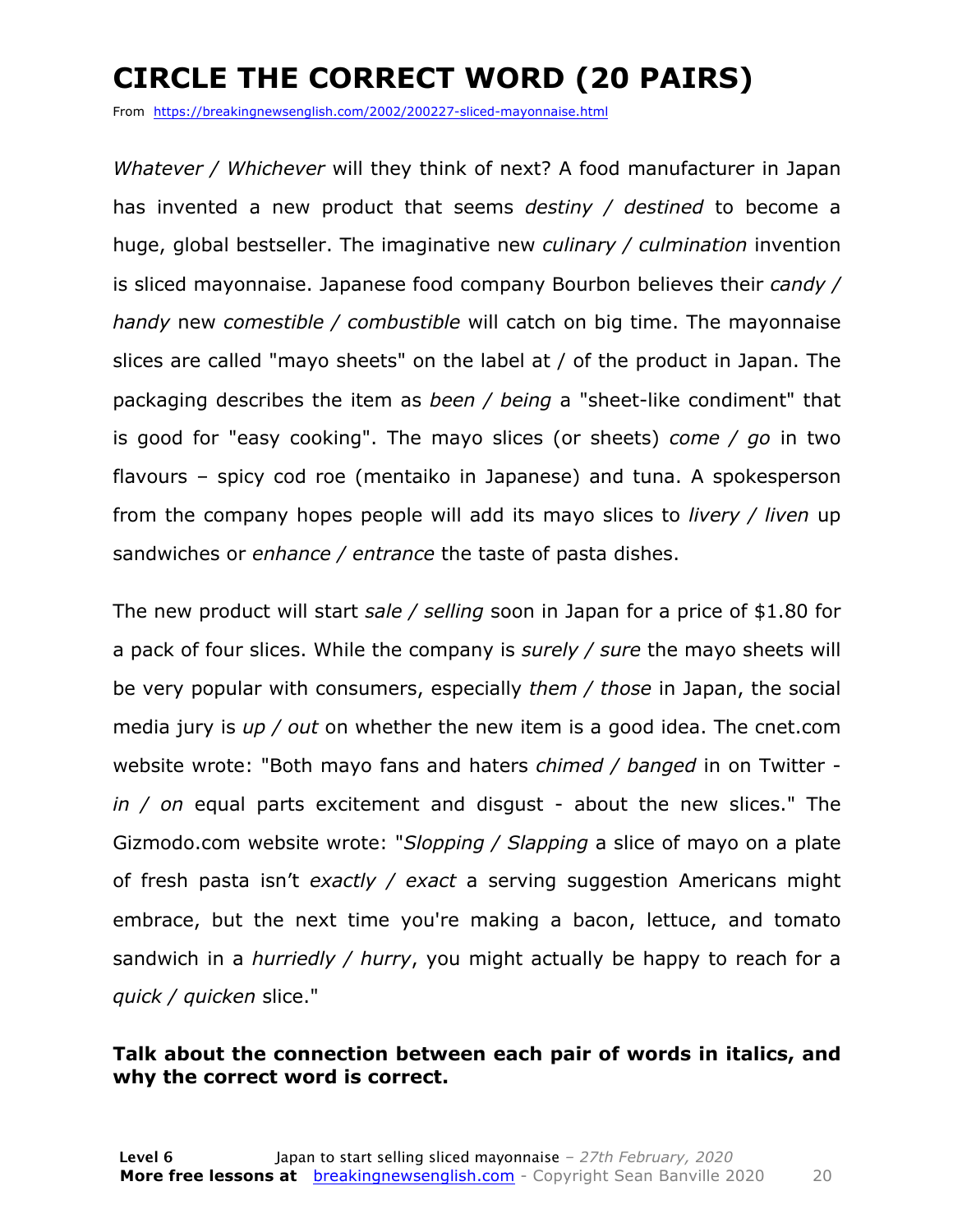### **INSERT THE VOWELS (a, e, i, o, u)**

From https://breakingnewsenglish.com/2002/200227-sliced-mayonnaise.html

W h\_t\_v\_r w\_l l t h\_y t h\_n k \_f n\_x t ? A f\_ **\_** d m\_n\_f\_c t\_r\_r \_n J\_p\_n h\_s \_n v\_n t\_d \_ n\_w p r\_d\_c t t h\_t s\_ **\_** m s d\_s t\_n\_d t\_ b\_c\_m\_ \_ h\_g\_, g l\_b\_l  $b_s$  t s\_l l\_r . T h\_ \_m\_g\_n\_t\_v\_ n\_w c\_l\_n\_r y \_n v\_n t \_ **\_** n \_s s l\_c\_d m\_y\_n n\_ **\_** s\_. J\_p\_n\_s\_ f\_ **\_** d c\_m p\_n y B\_ **\_** r b\_n b\_l\_ **\_** v\_s t h\_ **\_** r h\_n d y n\_w  $c_{m,s}$  t\_b |\_ w\_l l  $c_{t}$  c h \_n b\_g t\_m\_. T h\_ m\_y\_n n \_ **\_** s\_ s l\_c\_s \_r\_ c\_l l\_d " m\_y\_ s h\_ **\_** t s " \_n t h\_ l\_b\_l \_f t h\_ p r\_d\_c t \_n J\_p\_n . T h\_ p\_c k\_g\_n g d\_s c r\_b\_s t h\_ \_t\_m \_s b\_ **\_** n g \_ " s h\_ **\_** t - l\_k\_ c\_n d\_m\_n t " t h\_ t \_s g\_ **\_** d f\_r "\_ **\_** s y c\_ **\_** k\_n g " . T h\_ m\_y\_ s l\_c\_s (\_r s h\_ **\_** t s ) c\_m\_ \_n t w\_ f l\_v\_ **\_** r s – s p\_c y c\_d r\_ **\_** ( m\_n t\_ **\_** k\_ \_n  $J_p_n_s$ )  $n$  d t\_n\_. A s p\_k\_s p\_r s\_n f r\_m t h\_ c\_m  $p_n$  y  $h_p$ \_s  $p_{-}$   $p_l$  w\_ll \_d d \_t s m\_y\_ s l\_c\_s t\_ l\_v\_n \_p s\_n d w\_c h\_s \_r \_n h\_n c\_ t h\_ t\_s  $t_{-}$   $f_{-}$   $p_{-}$ s  $t_{-}$   $d_{-}$ s  $h_{-}$ s .

T h\_ n\_w p r\_d\_c t w\_l l s t\_r t s\_l l\_n g s\_ **\_** n \_n J\_p\_n f\_r \_ p r\_c\_ \_f \$ 1 . 8 0 f\_r \_ p\_c k \_f f\_ **\_** r  $s \mid c_s$ . Wh $\mid l$  th c\_m p\_n y \_s s\_r\_ th m\_y\_ s h \_ **\_** t s w\_l l b\_ v\_r y p\_p\_l\_r w\_t h c\_n s\_m\_r s , \_s p\_c\_ **\_** l l y t h\_s\_ \_n J\_p\_n , t h\_ s\_c\_ **\_** l m\_d\_ **\_**  j\_r y \_s \_ **\_** t \_n w h\_t h\_r t h\_ n\_w \_t\_m \_s \_ g\_ **\_** d \_d\_ **\_** . T h\_ c n\_t . c\_m w\_b s\_t\_ w r\_t\_: " B\_t h  $m_y$  f\_n s \_n d h\_t\_r s c h\_m\_d \_n \_n T w\_t t\_r -\_n \_q\_ **\_** l p\_r t s \_x c\_t\_m\_n t \_n d d\_s g\_s t - \_b\_ **\_**   $t$  t  $h$  n\_w s l\_c\_s . " T  $h$  G\_z m\_d\_. c\_m w\_b s\_t\_ w r\_t\_: " S I\_p p\_n g \_ s I\_c\_ \_f m\_y\_ \_n \_ p I\_t\_ \_f f r\_s h p\_s t\_ \_s n ' t \_x\_c t l y \_ s\_r v\_n g s\_g g\_s t\_ **\_**  n A m\_r\_c\_n s m\_g h t \_m b r\_c\_, b\_t t h\_ n\_x t  $t_{m}$   $y_{-}$   $r_{-}$   $m_{-}$ k<sub>-</sub>n g b<sub>-</sub>c<sub>-n</sub>, l<sub>-t</sub>  $t_{-}$ <sub>c-r</sub>,  $_{-}$ n d  $t_{-}$ m<sub>-</sub>t<sub>-</sub> s\_n d w\_c h \_n \_ h\_r r y , y\_ **\_** m\_g h t \_c t\_ **\_** l l y b\_ h\_p p y t\_ r\_ **\_** c h f\_r \_ q\_ **\_** c k s l\_c\_. "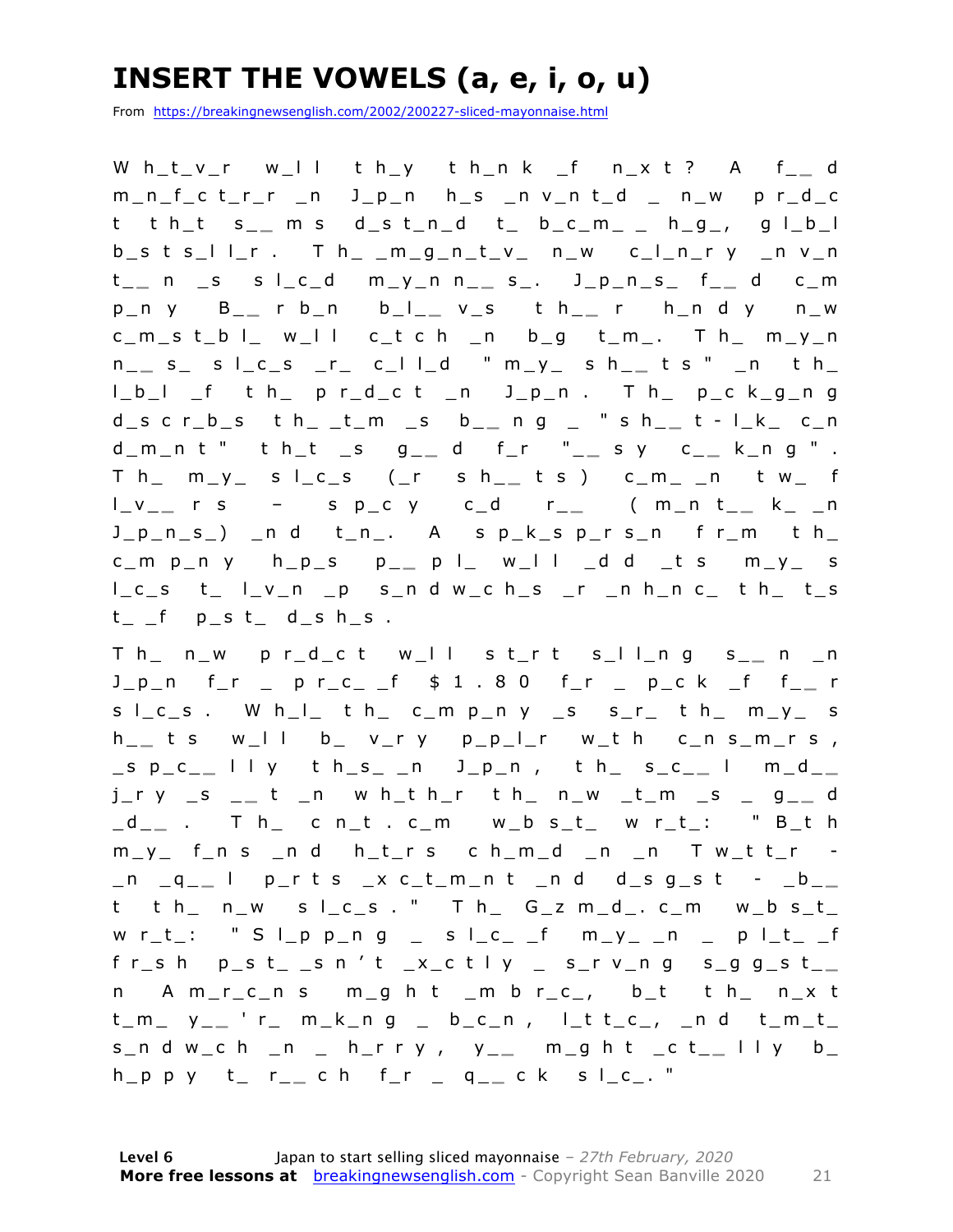#### **PUNCTUATE THE TEXT AND ADD CAPITALS**

From https://breakingnewsenglish.com/2002/200227-sliced-mayonnaise.html

whatever will they think of next a food manufacturer in japan has invented a new product that seems destined to become a huge global bestseller the imaginative new culinary invention is sliced mayonnaise japanese food company bourbon believes their handy new comestible will catch on big time the mayonnaise slices are called mayo sheets on the label of the product in japan the packaging describes the item as being a sheetlike condiment that is good for easy cooking the mayo slices or sheets come in two flavours spicy cod roe mentaiko in japanese and tuna a spokesperson from the company hopes people will add its mayo slices to liven up sandwiches or enhance the taste of pasta dishes

the new product will start selling soon in japan for a price of 180 for a pack of four slices while the company is sure the mayo sheets will be very popular with consumers especially those in japan the social media jury is out on whether the new item is a good idea the cnetcom website wrote both mayo fans and haters chimed in on twitter in equal parts excitement and disgust about the new slices the gizmodocom website wrote slapping a slice of mayo on a plate of fresh pasta isnt exactly a serving suggestion americans might embrace but the next time youre making a bacon lettuce and tomato sandwich in a hurry you might actually be happy to reach for a quick slice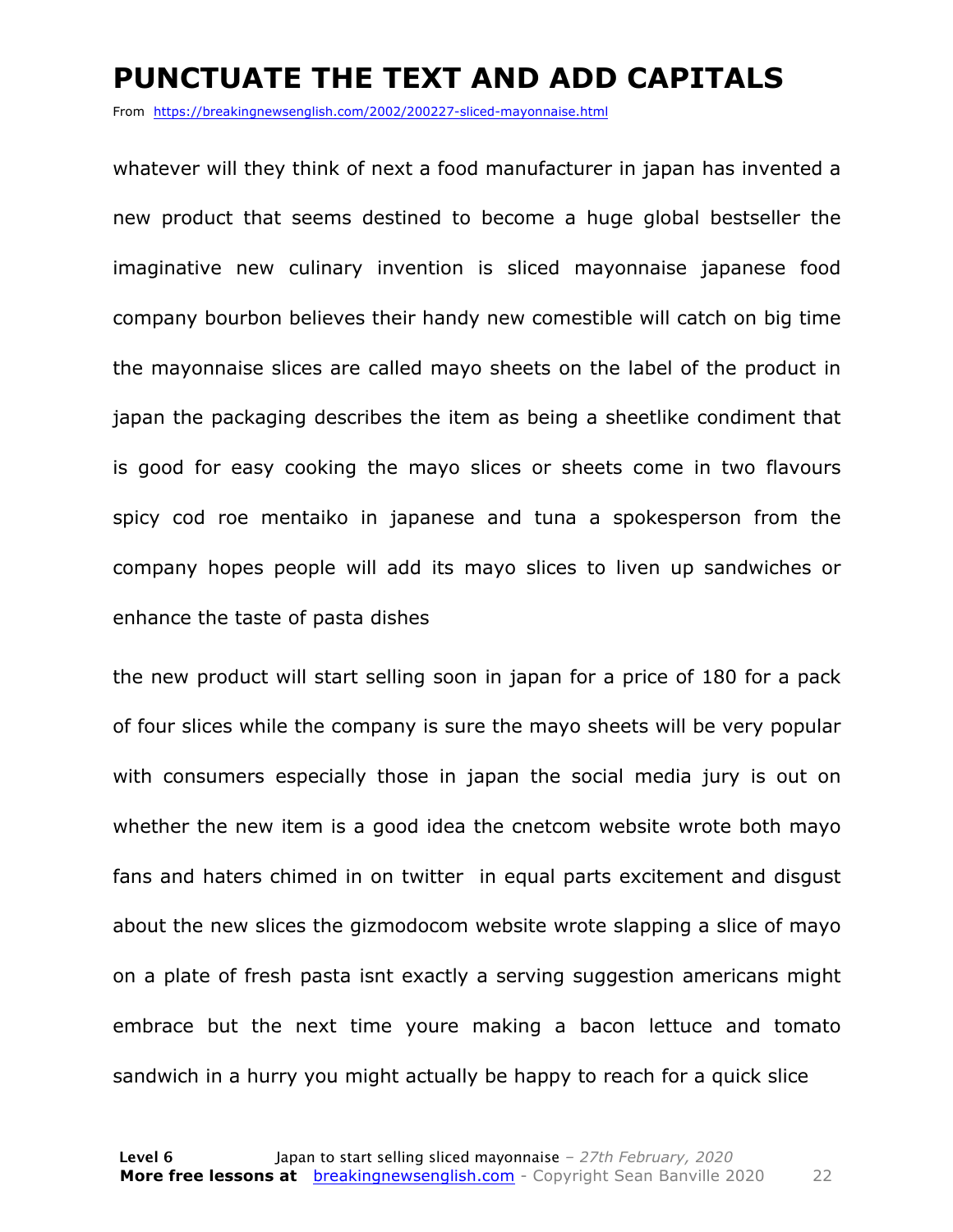## **PUT A SLASH ( / ) WHERE THE SPACES ARE**

From https://breakingnewsenglish.com/2002/200227-sliced-mayonnaise.html

Whateverwilltheythinkofnext?AfoodmanufacturerinJapanhasinvent edanewproductthatseemsdestinedtobecomeahuge,globalbestseller .Theimaginativenewculinaryinventionisslicedmayonnaise.Japanese foodcompanyBourbonbelievestheirhandynewcomestiblewillcatchon bigtime.Themayonnaiseslicesarecalled"mayosheets"onthelabelofth eproductinJapan.Thepackagingdescribestheitemasbeinga"sheet-li kecondiment"thatisgoodfor"easycooking".Themayoslices(orsheets )comeintwoflavours–spicycodroe(mentaikoinJapanese)andtuna.As pokespersonfromthecompanyhopespeoplewilladditsmayoslicestoli venupsandwichesorenhancethetasteofpastadishes.Thenewproduct willstartsellingsooninJapanforapriceof\$1.80forapackoffourslices.W hilethecompanyissurethemayosheetswillbeverypopularwithconsu mers,especiallythoseinJapan,thesocialmediajuryisoutonwhetherth enewitemisagoodidea.Thecnet.comwebsitewrote:"Bothmayofansa ndhaterschimedinonTwitter-inequalpartsexcitementanddisgust-ab outthenewslices."TheGizmodo.comwebsitewrote:"Slappingasliceof mayoonaplateoffreshpastaisn'texactlyaservingsuggestionAmerican smightembrace,butthenexttimeyou'remakingabacon,lettuce,andto matosandwichinahurry,youmightactuallybehappytoreachforaquick slice."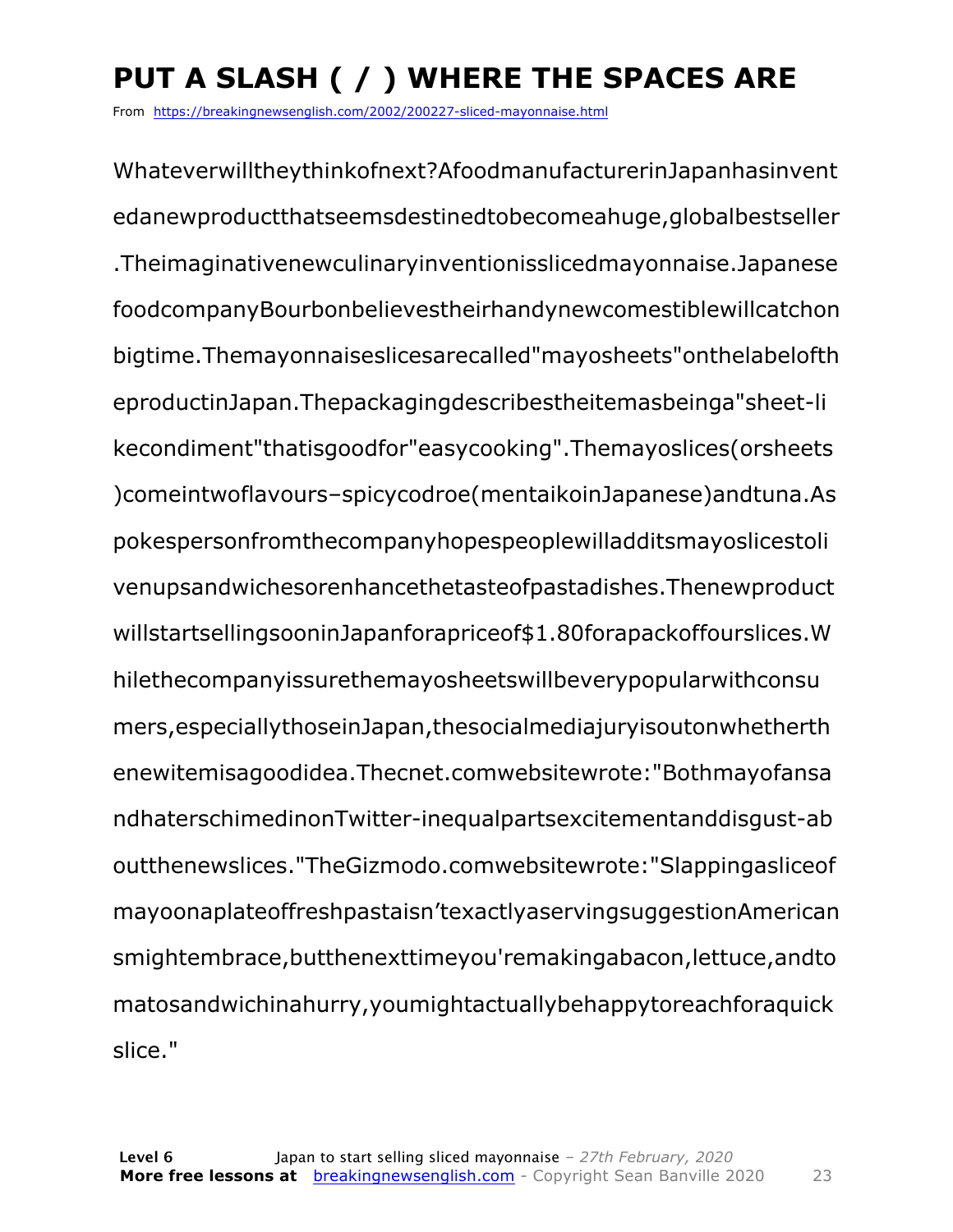### **FREE WRITING**

From https://breakingnewsenglish.com/2002/200227-sliced-mayonnaise.html

Write about mayonnaise for 10 minutes. Comment on your partner's paper.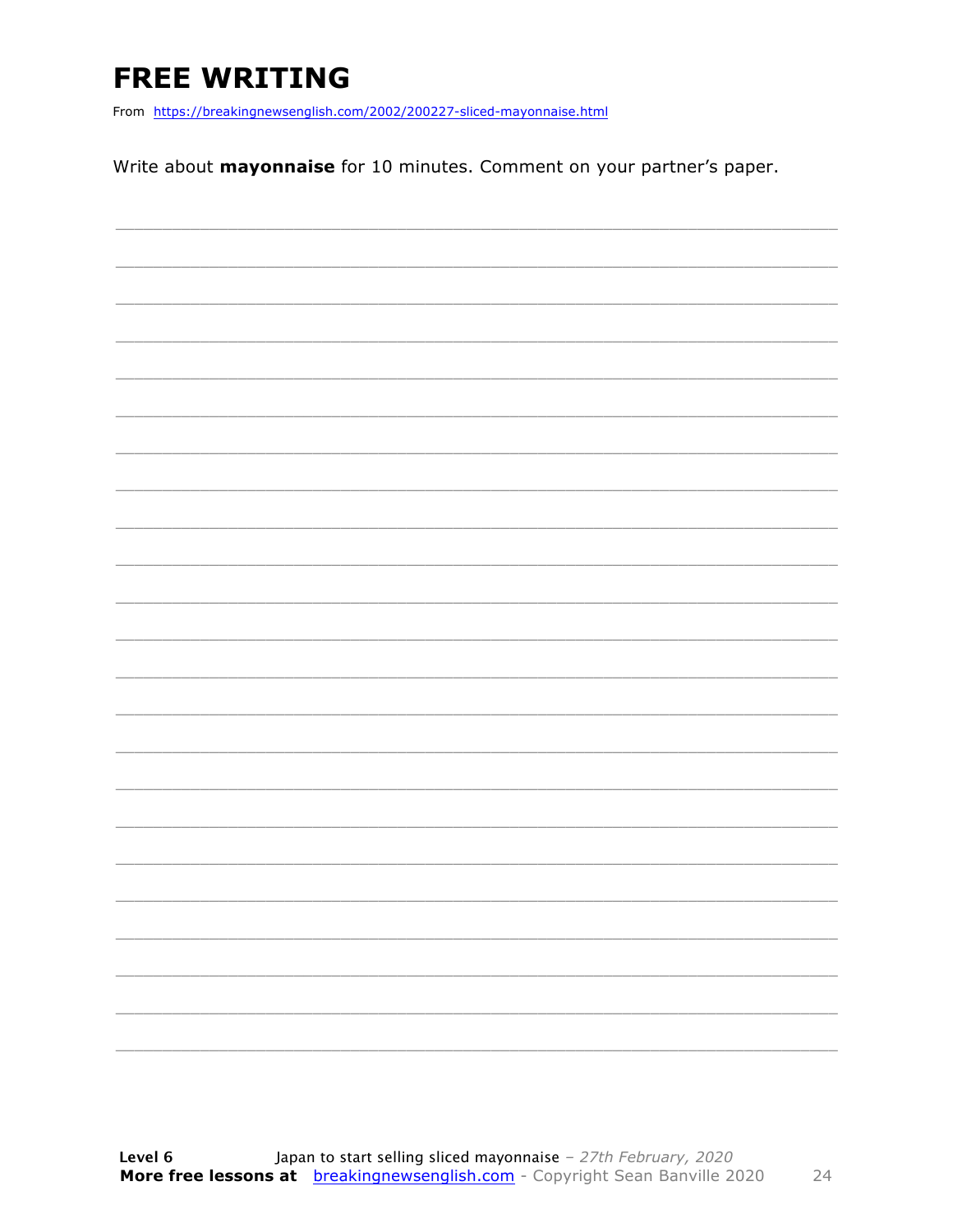### **ACADEMIC WRITING**

From https://breakingnewsenglish.com/2002/200227-sliced-mayonnaise.html

Sliced mayonnaise is the best idea since sliced bread. Discuss.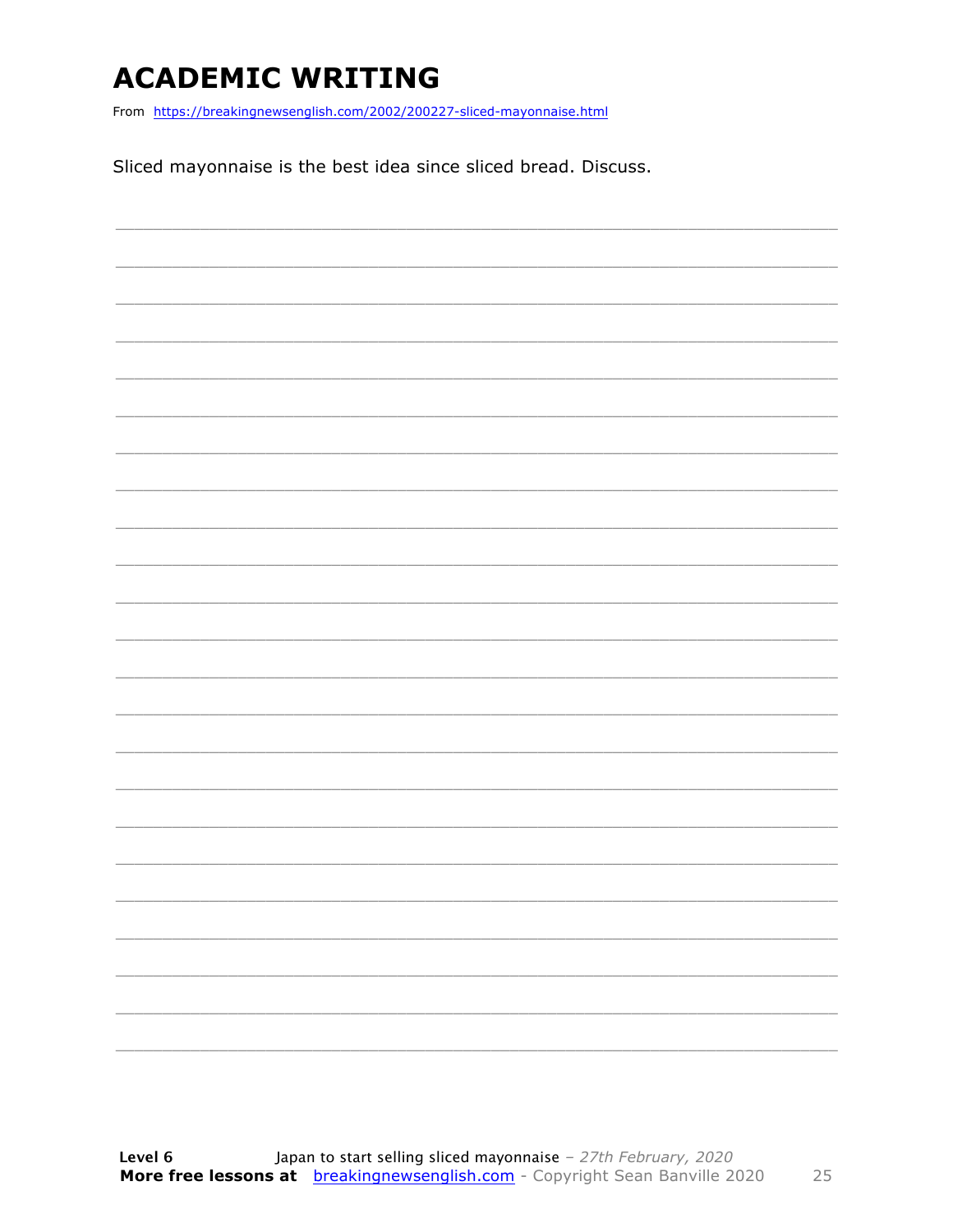### **HOMEWORK**

**1. VOCABULARY EXTENSION:** Choose several of the words from the text. Use a dictionary or Google's search field (or another search engine) to build up more associations / collocations of each word.

**2. INTERNET:** Search the Internet and find out more about this news story. Share what you discover with your partner(s) in the next lesson.

**3. MAYONNAISE:** Make a poster about mayonnaise. Show your work to your classmates in the next lesson. Did you all have similar things?

**4. ALL SLICED:** Write a magazine article about making all food sliced for our convenience. Include imaginary interviews with people who are for and against this.

Read what you wrote to your classmates in the next lesson. Write down any new words and expressions you hear from your partner(s).

**5. WHAT HAPPENED NEXT?** Write a newspaper article about the next stage in this news story. Read what you wrote to your classmates in the next lesson. Give each other feedback on your articles.

**6. LETTER:** Write a letter to an expert on mayonnaise. Ask him/her three questions about it. Give him/her three of your opinions on sliced mayonnaise. Read your letter to your partner(s) in your next lesson. Your partner(s) will answer your questions.